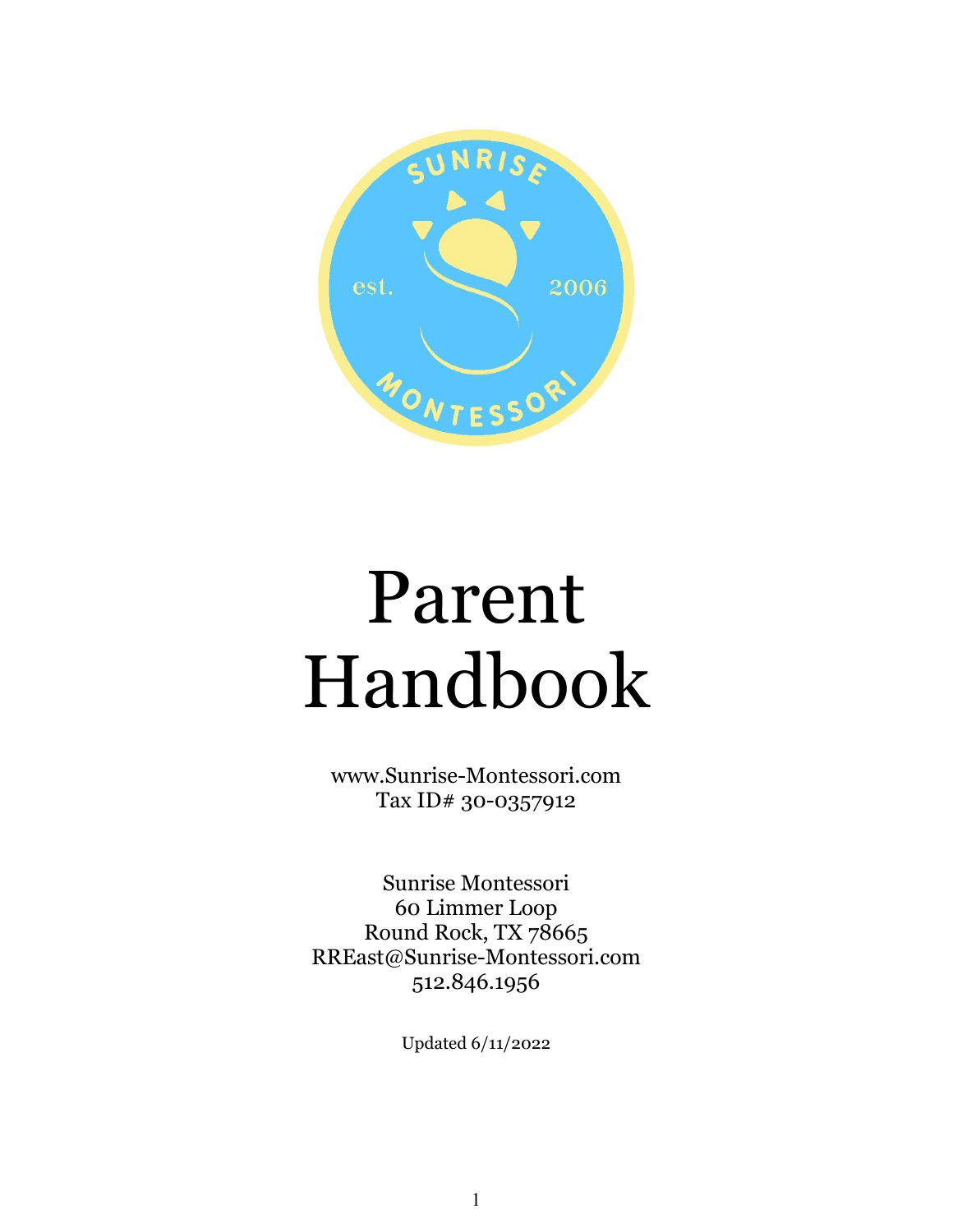# **Table of Contents**

| Page 3:   | Brief History/Mission Statement/Montessori Objectives and Overview                                                                                 |
|-----------|----------------------------------------------------------------------------------------------------------------------------------------------------|
| Page 4:   | What makes Montessori education unique?/How does it work?/Goals/Team Members                                                                       |
| Page 5:   | <b>Enrollment Process/What to Bring</b>                                                                                                            |
| Page 6:   | Classroom Placement/Age Requirements/Separation/Observations/Discipline                                                                            |
| Page 7:   | Policies and Procedures/Minimum Requirements to Secure Placement/<br>Withdrawal/Unenrollment/Suspension from the Program and Late Pick Up Policy   |
| Page 8:   | Vacation Credit/Parent Code of Conduct                                                                                                             |
| Page 9:   | Arriving for the Day Communication/Parental Notification/Parent-Teacher Conferences                                                                |
| Page 10:  | Parent Participation/Tardiness/Sign In and Out Procedures/Check Out Responsibilities<br>Outside Support or Therapy/Mysterious objects/Ground Rules |
| Page 11:  | Outside Rules/Clothing/Lunch                                                                                                                       |
| Page 12:  | Lunch Bag/Snack/Nap and Rest Time/Departure Pick Up Policy/Non-School Related Items at<br>School                                                   |
| Page 13:  | Birthdays/Visitor Regulations/Changes in the Home/Non-School Days/Tobacco<br>Policy/Illnesses and Food Allergy Plan                                |
| Page 14:  | Medications/Immunizations and Vision/Hearing Requirements/Parent<br>Information/Accidents/Incidents                                                |
| Page 15:  | <b>Severe Weather</b>                                                                                                                              |
| Page 16:  | Loss of Utilities/Transportation/Water Activities/Field Trips/Animals<br><b>Classroom Transitions/ADA Guidelines</b>                               |
| Page 17:  | Breastfeeding/Viewing Minimum Standard Rules and Licensing<br>Report/General Information                                                           |
| Page 18:  | Parent Copy of Discipline and Guidance Policy                                                                                                      |
| Page 19:  | Nutrition Acknowledgement/Parent Handbook Acknowledgement/Safe Sleep<br>Acknowledgement                                                            |
| Pages 20: | Parent Copy of Operational Policy on Infant Safe Sleep                                                                                             |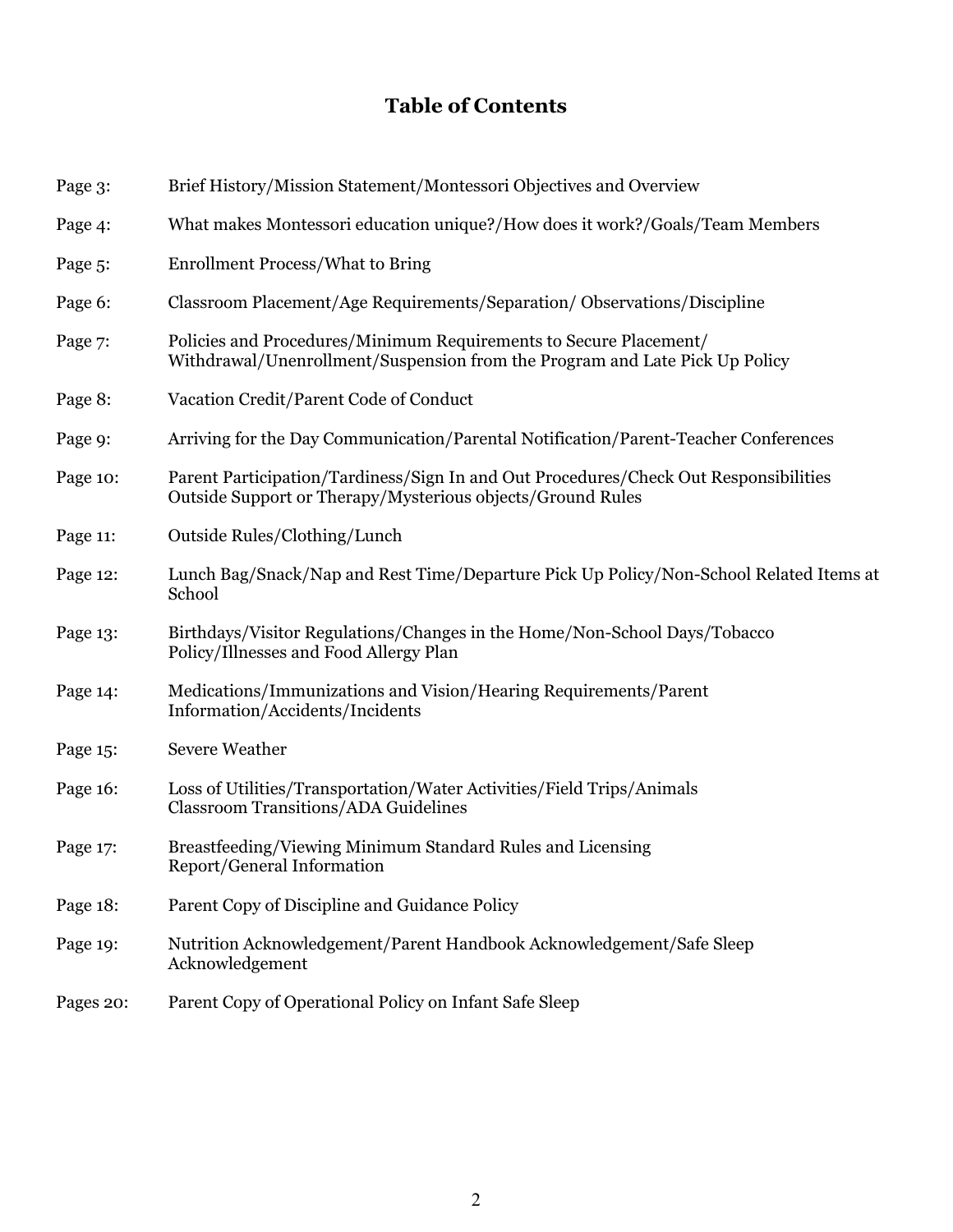Welcome to Sunrise Montessori Preschool! We hope that the information provided in the following pages will clearly define our mission, objectives, and overall operation of our program. Please keep this handbook as a reference throughout the school year.

# Brief History

Sunrise Montessori was founded in 2006 with preschool students ages 2 to 6. The name Sunrise Montessori was chosen to symbolize new opportunities, new beginnings, and new adventures! Sunrise Montessori follows the philosophy and recommendations of the American Montessori Society (AMS).

# Mission Statement

Sunrise Montessori's mission is to provide an academically focused environment fostering a lifelong love of learning and independence through the Montessori philosophy, communication and compassionate care.

Sunrise Montessori was created and opened in September of 2006 by Mrs. Black, a 10-year teaching veteran of the public school system and parent of a two year old. She created what she could not find for her own son: a friendly and open Montessori school where smiles are infectious, Teachers and Directors are happy and excellent at what they do, and the school is clean and inviting.

We want our students to experience such a positive impact on their learning that our parents would never consider having them attend school anywhere else!

# Montessori – Objectives and Overview

The objective of the program is to help each child achieve his/her fullest potential and mental ability by carefully preparing a learning environment to meet the child's needs. The child uses materials designed to assist growth in practical life, sensorial, mathematics, language arts, music, art, science, geography, and culture.

The program is based on the philosophy of Dr. Maria Montessori, a noted Italian educator and physician (1870-1952), who revolutionized early childhood education by advocating that children be allowed the freedom to explore and develop their own creative potential through a wealth of self-teaching educational materials. Maria Montessori developed much of the educational equipment found today in the Montessori classroom nearly 100 years ago. They include hands-on mathematical materials and activities to develop the child's sensory perceptions and refine his sense of awareness. Many exercises are designed to allow young children to practice skills they will need for daily living and self-help. Materials illustrating principles of geography, zoology, botany, and archeology nurture the child's avid interest. All of these areas are explored with concrete objects, tactile experiments, collection, classification, and identification. The children readily take up this reality-based purposeful "work" designed to develop mental and manual dexterity. Children also develop the tools for a lifetime of creative learning.

Sunrise Montessori is guided by four main objectives:

- The cultivation of passion for excellence in everything they do, both in and outside of school.
- The development of a strongly held set of universal values, which include self-respect, respect for others, honesty, integrity, responsibility, empathy, compassion, kindness, peacefulness, a sense of concern for others, warmth, and a love of community.
- The development of a global perspective and sense of international understanding.
- Lifelong commitments to give something back through service to others who are in need.

Montessori's dynamic theories included such revolutionary premises as:

- Children are to be respected as different from adults and as individuals who are different from one another.
- Children create themselves through purposeful activity.
- The most important years for learning are from birth to age six.

# What makes Montessori education unique?

The primary goal of a Montessori program is to help each child reach full potential in all areas of life. This is called the "whole child" approach to learning. Activities promote the development of social skills, emotional growth, and physical coordination as well as cognitive preparation. The holistic curriculum allows the child to experience the joy of learning and to develop self-esteem and independence. In order for self-directed learning to take place, the whole learning environment – room, materials, and social climate – must be supportive of the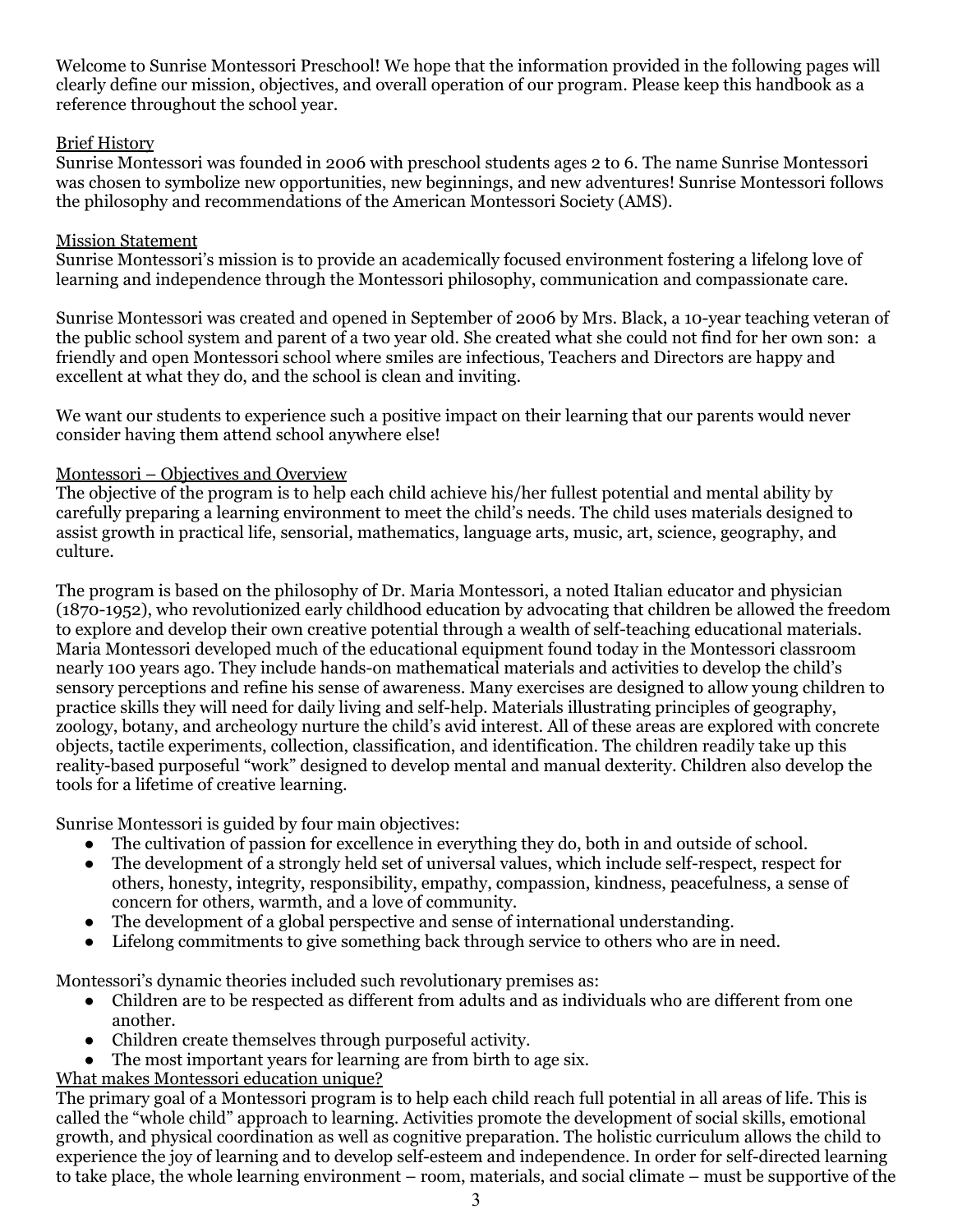learner, called the "Prepared Environment." The teacher provides necessary resources, including opportunities for children t o function in a safe and positive climate. The teacher thus gains the children's trust, which enables them to try new things and build self-confidence. Dr. Montessori's observations of the kinds of "toys" which children enjoy and return to play with repeatedly led her to design a number of multi-sensory sequential and self-correcting materials or Montessori materials which facilitate the learning of skills and concepts. Our teachers follow "Montessori principles" as they structure new activities for the classroom. Originally called a "Directress," the Montessori teacher, sometimes called a Guide, functions as a facilitator of learning. She is a role model, designer of the environment, resource person, demonstrator, record-keeper and observer of each child's growth and development. She encourages, respects, and loves each child as a special, unique individual; she also provides support for parents and joins them in a partnership to nurture the development of the child.

#### How does it work?

Each Montessori class operates on the principle of freedom within limits. Every program has its set of ground rules which differs from age to age, but is always based on core Montessori beliefs: respect for each other and for the environment. Children are free to work at their own pace with materials they have chosen, either alone or with others. The teacher relies on his or her observations of the children to determine which new activities and materials s/he may introduce to individual children or to a small or large group. The aim is to encourage active, self-directed learning and to strike a balance of individual mastery with small group collaboration within the whole group community. The three-year-age span in each class provides a family-like grouping where learning can take place naturally. More experienced children share what they have learned while reinforcing their own learning. Because this peer group learning is intrinsic to Montessori, there are often more conversation-language experiences in the Montessori classroom than in conventional early education settings.

# Goals

The goal of Sunrise Montessori is to introduce children to experiences which:

- Provide a warm and loving environment in which each child feels secure, respected, and loved.
- Support and encourage the growth and development of the whole child.
- Develop social skills, emotional growth, physical coordination, as well as cognitive preparation.
- Help build self-confidence, self-esteem, and motivation.
- Foster the natural desire to learn.
- Develop freedom within limits.
- Develop and refine each child's sensory motor skills.
- Lengthen each child's attention span.
- Enable each child to move smoothly and purposefully.
- Encourage the development of creativity in each child.
- Provide a framework of discipline through which each child can develop self-discipline and personal strength.
- Provide an environment with safe limits in which each child can become an active explorer and learner.
- Provide opportunities for each child to develop social grace and courtesy.
- Develop skills in observation, questioning, and listening.
- Prompt order, coordination, concentration, and independence.
- Refine and develop each child's physical and mental capabilities and interests as they expand.
- Help develop respect for themselves, for others, and for their environment.

# Team Members

Sunrise Montessori is successful because of its cohesive team of dedicated and fabulous Team Members! Classrooms are led by qualified teachers who support a Montessori environment. Experienced teachers mentor assistants in preparation for becoming teachers, whether the assistants choose this career path or not. The Administration Team is responsible for promoting the school, offering tours and supervising observations, managing enrollment, overseeing financial transactions, maintaining the building and grounds, offering support to all classes, substituting Team Members who are out sick, and providing school communications and correspondence. The Director observes classes and communicates with the team, fulfills weekly, monthly, and yearly licensing requirements, and promotes professional growth of teachers, as well as other duties. Sunrise Montessori promotes from within, meaning that an Assistant Teacher may one day become a Montessori Teacher. All Team Members are CPR and First Aid certified, and complete at least 24 hours of professional development per year. You may hear about certain incentives our team is privy to. Sunrise Montessori believes in showing how much we value our employees by paying higher than industry norm salaries and offering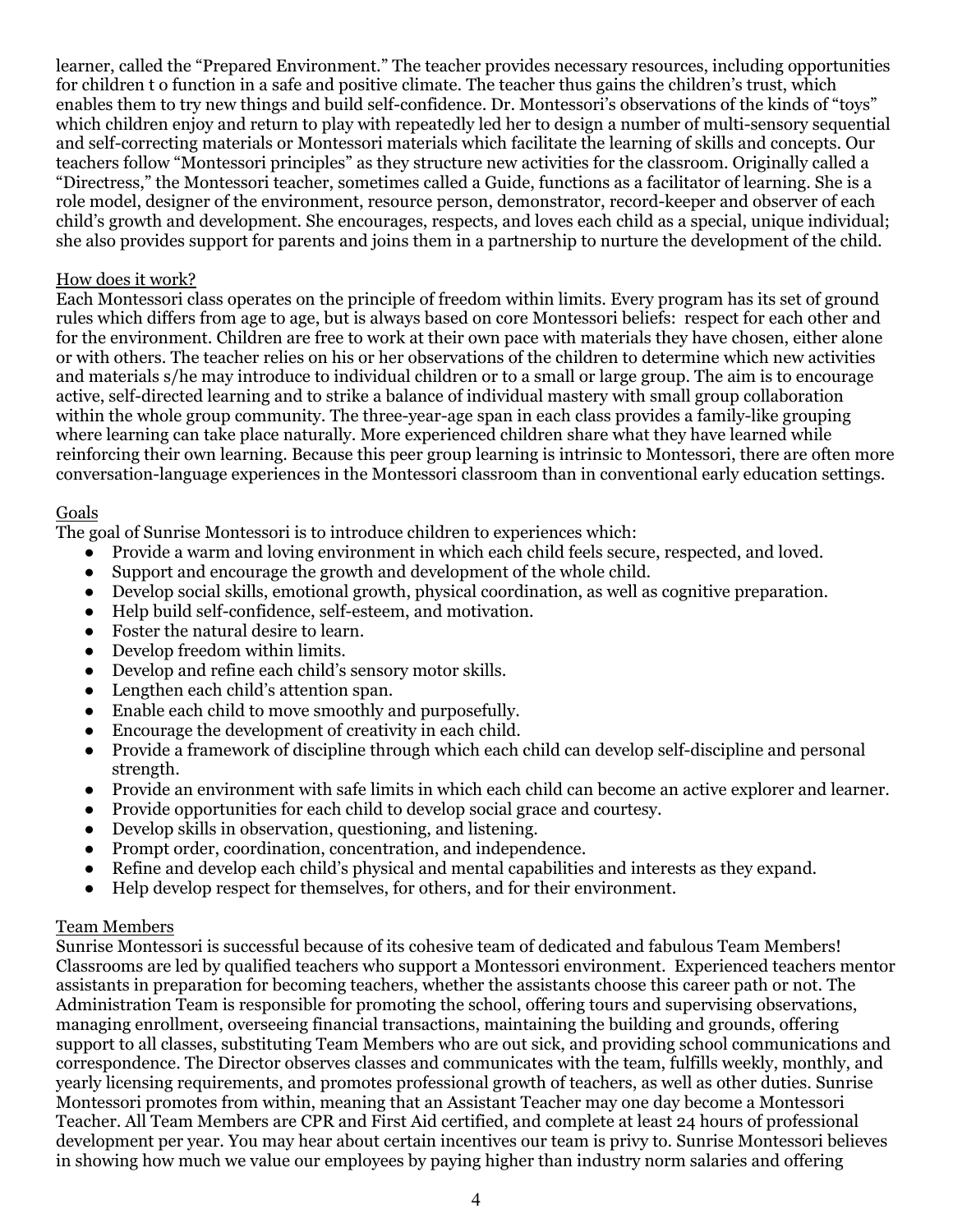multiple incentives, such as paid medical benefits, free child care, three weeks paid holiday time off, gift cards, team building events, bonuses, and much more. We strive to create a positive, upbeat atmosphere at Sunrise Montessori because happy Team Members equal happy, productive children!

# Enrollment Process

- Sunrise Montessori accepts children for enrollment year-round in the following order:
- Current Students
- Siblings
- New Enrollees

Once we are at capacity, our new openings are filled from the Wait List.

New Enrollees cannot begin their first day of school until the following items have been submitted:

- Signed Enrollment Agreement
- Completed Admission form
- Signed Nutrition/Parent Handbook Acknowledgement form
- Signed Discipline Policy form
- Payment for Enrollment Fee and Material Fee
- Completed Well Check form (you can have your doctor's office FAX/email this to us)
- Copy of immunizations records (you can have your doctor's office FAX/email this to us)

# What to Bring

**If your child is not yet walking**: You will need to bring diapers, wipes, diaper rash cream, at least two changes of clothes, breast milk/formula in bottles (enough for the day plus an extra), finger foods and/or sippy cup depending on age. You will receive a feeding schedule that we need you to fill out monthly and give it to your child's caregiver.

**If your child is walking but not yet potty trained:** You will need to bring diapers, wipes, diaper rash cream, at least two changes of clothes and many pairs of underwear and lunch consisting of cut up finger foods and sippy cup depending on age. On the first day of school and each subsequent Monday, a clean body pillowcase and blanket should be brought to school if your child naps with us (please see Naps and Rest Time).

**If your child is potty trained:** On the first day of school and each subsequent Monday, a clean body pillowcase and blanket should be brought to school if your child naps with us (please see Naps and Rest Time), at least one change of clothes with underwear, and lunch. Please remember that pull-ups are considered diapers and are not allowed.

# **Your child will need to bring a water bottle and backpack to carry/store their things.**

Please see Clothing for more details on p.12. AND PLEASE LABEL EVERYTHING, especially clothing and nap mat items, thank you! As a reminder, every Primary level child at Sunrise Montessori must be toilet trained (underwear only), so please – no pull ups or diapers. If your child has not been toilet trained for very long, please bring at least five pairs of underwear and pants/shorts for your child's cubby. Look for bags with your child's name on it above or in the cubbies or backpack with soiled clothing if your child is still experiencing occasional accidents. Ask us for our toilet training guide if your child will be starting school with us in the near future so you can begin at home first. Children enrolled in our Pre-Primary program will continue toilet learning here at school. A child enrolling in a Primary classroom should be toilet trained for at least one full month at home (preferably longer) before beginning school. Please remember that pull-ups are considered diapers and are not allowed.

# Classroom Placement

The Administrative Team makes the final decision for classroom placement, chosen in the best interest of the child. Parents who have information relating to this decision should put their request in writing and submit it to Administration. Changes in classroom assignments will only be made if the well being of the child is seriously affected.

Age Requirements

Nido: 6 weeks to 9 months (based on development) Bambini: 9 months to 18 months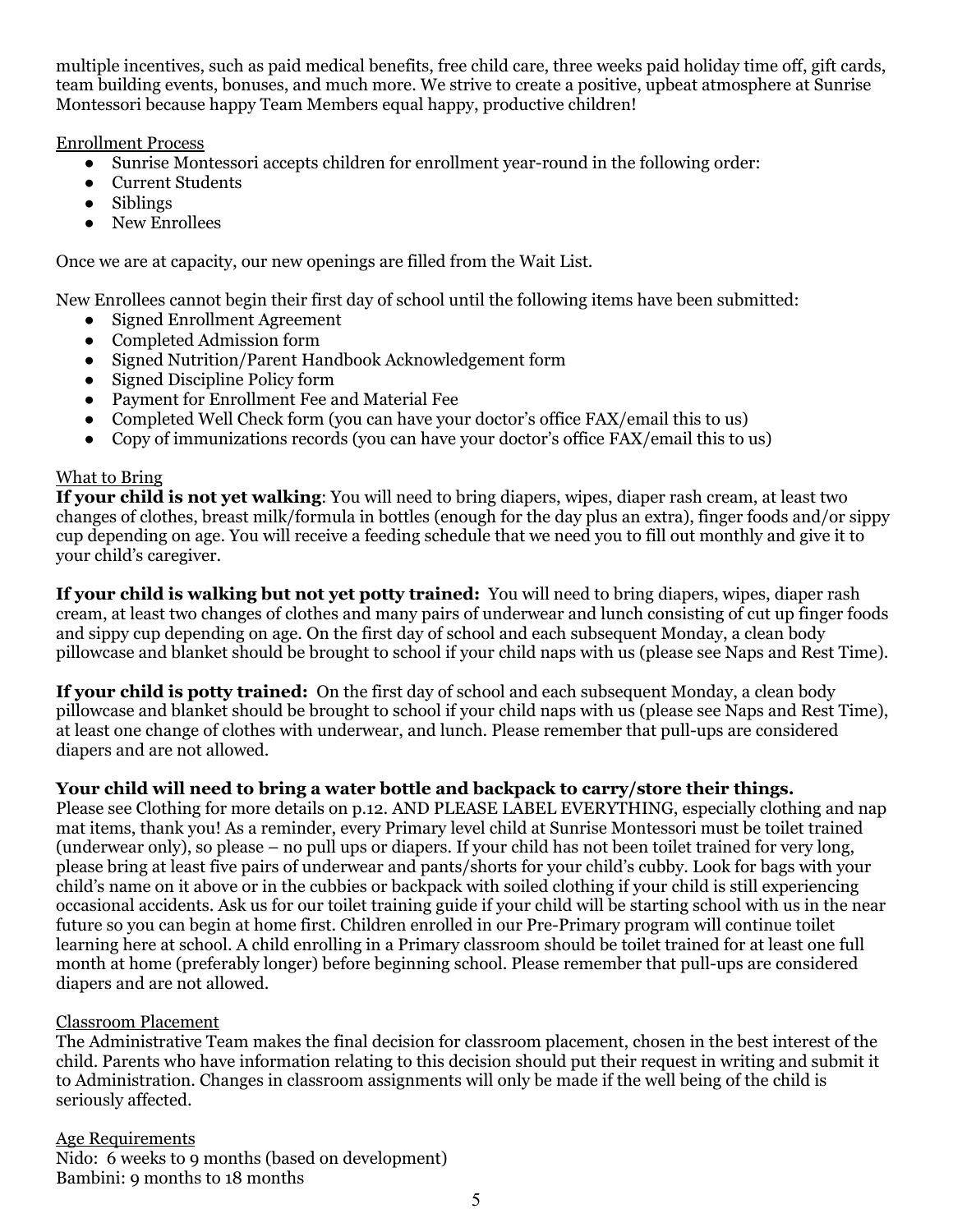Pre-Primary: 18 to 36 months (these are guidelines; every child is different and this is based on many factors) Primary: 3 – 5 years old AND toilet trained

After School Program: Currently attending an elementary school where we offer pick up service Summer Camps: 5 – 11 years old (please see our Summer Camp Parent Handbook for more information)

All Primary level children must be toilet trained. Toilet training when a child is ready is supported in our Pre-Primary classroom. Toilet training MUST be completed before a child is allowed to transition to a Primary level classroom. **Please remember that pull-ups are considered diapers and are not allowed.**

#### Separation

Separation is a process we go through all of our lives. Though often challenging and exciting, this growth towards independence can be painful and scary, especially for young children. Parents and teachers working together, showing children that they can trust and believe in one another, offers a foundation of support when the world suddenly seems a new and different place. Remember that sometimes staying only makes it more difficult for your child as well as for yourself. Never leave without letting your child know that you are doing so. Feel free to phone anytime during the day to check on your child. Also, please check your Preschool2Me app for pictures and updates plus our teacher-written weekly updates!

# Observations/Visitations

All parents are encouraged to visit their child's classroom throughout the year and are allowed, as per State policy, to come during operational hours to see or take their child home at any time. In order for your observations to be as beneficial as possible, we have found the following guidelines helpful.

When to come: You are always welcome at any time, but by arranging it ahead of time you are assured of having the day you request (we only allow one parent observation per class at a time). Mornings between 9:00AM and 11:00AM are best to observe the educational programs in progress.

How to observe: A parent can peek in the room by pulling back the blinds (if you don't want your child to see you so that you can observe their behavior without knowing you are present) or observation window How Long: The length of stay is up to you. Most observers find that  $\frac{1}{5}$  to 15 minutes is sufficient. Parents are not allowed to enter a classroom during nap time. Please ask an Administrator or Teacher to get

your child for you if you are picking up or need to see them during nap time. Parents are not allowed to enter the classroom when a Team Member is available to do it for them during academic  $(8 - 11AM)$  or nap time  $(12:30PM - 2:30PM)$ . We kindly request this so that you don't disturb the

learning process.

# Discipline/ Peace Education

The word "discipline" is derived from "disciple," which means teacher. Therefore, the purpose of disciplining is to teach the child acceptable ways to handle various situations. Even a very young child can understand the cause and effect of his/her actions. We at Sunrise Montessori recognize the dignity and worth of every human being within the School. We want the children to develop a positive self-image and respect for themselves, others, and the environment. We believe that by treating the children with fairness and respect, they will react in kind. Adults in the classroom model a positive, caring attitude at all times. When problems arise with one or more children, the adult will encourage the child or children to talk about it and find solutions peacefully. If one child hurts another, the first child may be momentarily removed from the situation (which we call "breathing time"), while the adults check to see that the hurt child is all right. Then the adult will return to the first child and discuss the problem(s) and look for a more appropriate solution. We find that young children do not have the words to express their feelings, and this frustration is often what leads to conflict. The goal of discipline is to help a child change his/her behavior from negative to positive. Redirection is most often used to redirect their activity in order to help a child with this process. If a child repeatedly does not respond to discipline used at school, the parent will be contacted and asked to come in for a conference. Parents and school will devise a consistent discipline plan for use at home and in school. A timeline of 30 days will be set, after which parents and school will meet again to review the child's progress. The philosophy of the School is based on love and respect. We believe that the adults must be models of the behavior they wish to elicit from the children and others, and must show respect for the child and others at all times. Therefore, any abuse of the child, and/or others, verbal, psychological, or physical is prohibited. It is the policy of our team never to use or threaten to use any physical punishment. Verbal abuse is never permitted. If the student becomes a danger to himself or other individuals at the school, Sunrise Montessori reserves the right to remove the student until the appropriate procedures can be implemented. Please see your copy of our Discipline Policy near the end of this handbook.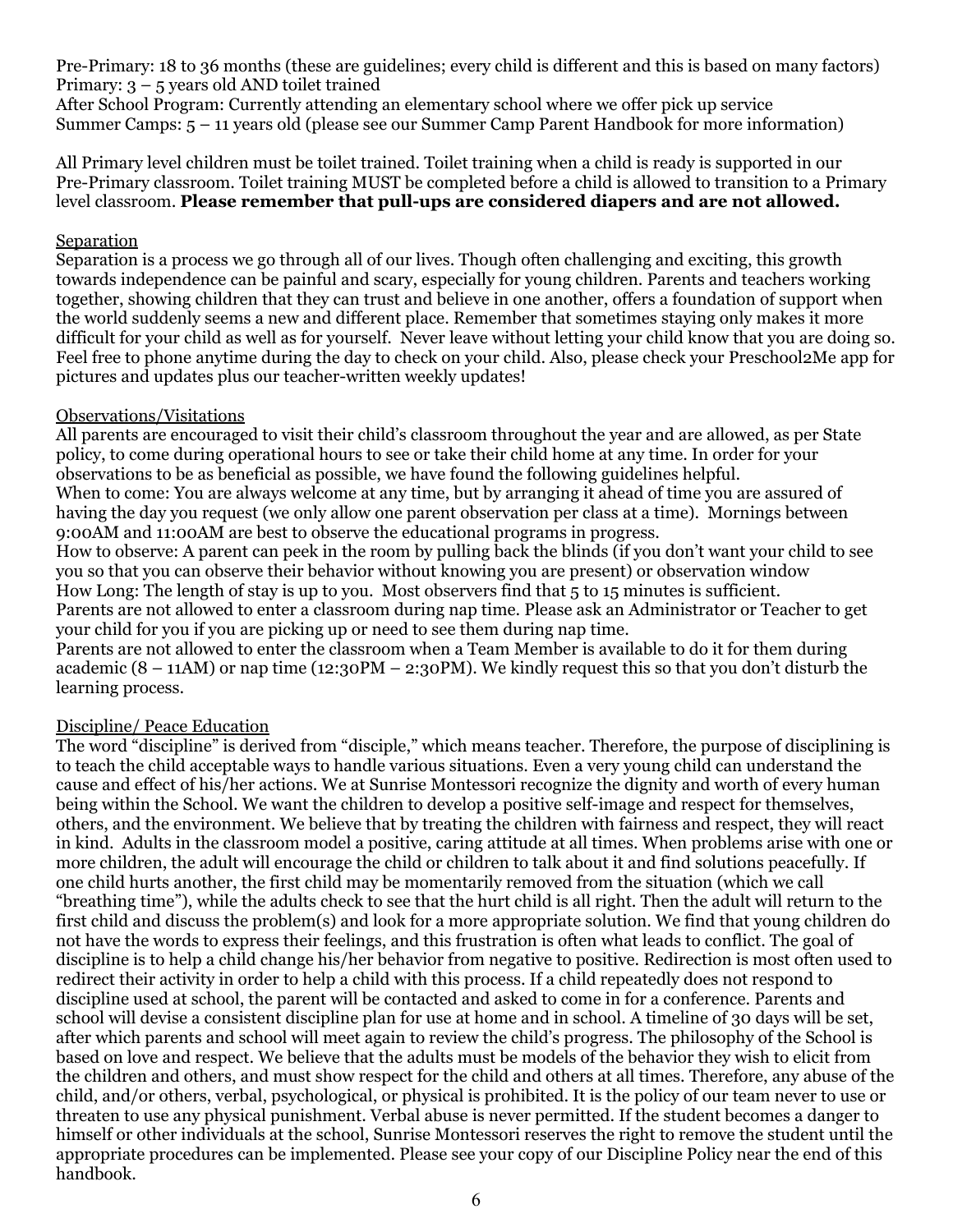# Policies and Procedures

There is no discrimination made between applicants on the basis of race, creed, national origin, or disabilities. Priority enrollment status will be given to siblings or existing students and to those enrolling in the full-day program. All children are accepted on a conditional basis. Parent(s) may be asked to withdraw their child if the school determines that the program is not meeting the child's needs, or that the child's presence is having an adverse effect on the program. During the year, a written request must be submitted to the Director for any changes to enrollment. These changes will be considered based on availability.

Minimum requirements to secure your child's placement: When the school receives the signed Enrollment Agreement, enrollment fees and has received our confirmation of an opening AND up to one business day to process paperwork, your child is formally enrolled in the class that has availability (this can be done at any time, including a tour). The admission forms can be turned in later, but must occur before the first day. Our School Tour, if it hasn't happened, can be set at a later date but must be completed BEFORE the first day of school. Please see our Enrollment Agreement for current tuition rates and fees. There are NO MAKE-UPS or credit and tuition is not subject to adjustment because of illness, vacation, holidays or absence from school. There are NO REFUNDS given for any reason.

Parents are responsible for paying the tuition on time. Tuition is due on the 1st of each month (you can opt for half on the 1<sup>st</sup> and half on the 16<sup>th</sup> of each month if you sign up for our ACH program, please see your Enrollment Agreement and our ACH form for more information). **We do NOT accept personal checks.** Please see our Enrollment Agreement for the various payment options. If tuition is not paid or your ACH bounces, tuition is due the day we contact you. If more than two days lapse without payment, your child's enrollment may be suspended or terminated. Please see our Enrollment Agreement for our Late Fee and Late Pick Up Fee policy. Your child will be unable to attend until all funds are received.

#### Withdrawal/Unenrollment/Suspension from the Program

Parents wishing to withdraw their child from Sunrise Montessori must provide a statement, in writing, at least 2 weeks prior to the discontinuation of the child's participation in the program. Parents will then be responsible for payment of the child's tuition until the child actually leaves the program. If a withdrawal occurs during the middle of the month, any credit on the account will be reimbursed by check (usually mailed to the parent's home address). If a parent needs to withdraw their child from Sunrise Montessori, we strongly encourage our parents to enroll them in another Montessori school, if possible. There is no penalty for withdrawing a child before the school year officially ends. Although we do not prorate tuition, if the last day of withdrawal is between the  $1<sup>st</sup> - 15<sup>th</sup>$  of the month, then only 50% of tuition needs to be paid, otherwise, full tuition is required. Sunrise Montessori also has the right to refuse future or current enrollment for any reason at any time. Parents choosing to withdraw enrollment lose their child's spot and must pay a Re-Enrollment Fee to secure a spot on Sunrise Montessori's Wait List or secure their child's spot by paying regular tuition during the month(s) s/he is absent (no extra fees apply if paying tuition).

Unenrollment or Suspension: Termination of enrollment or temporary suspension from our school are not taken lightly. Discussions with the parent would likely have taken place many times before such an action. Usually a child is on an Action Plan to notify which behaviors are of concern and require pick up (such as striking others or themselves, throwing objects, temper tantrums continually for longer than 10 minutes, destroying objects, not following teacher requests that compromise safety or State policies, etc.). Modifications of the child's environment and repeated respectful expectations by the teachers would happen before an Action Plan was created. Termination of enrollment, although rare, is sometimes necessary when a child is unable to control their actions. If a child is incapable of stopping themselves from hurting others, for example, and does not show understanding of their actions or remorse, then unenrollment is a possibility. We do not want to ever unenroll a child, so this happens only in extreme cases.

Also, chronic late pick up of a child 7 or more times in a school year may result in termination of enrollment. Please see our Enrollment Agreement for late fee information. Please make every effort to pick up your child on time, thank you.

# Vacation Credit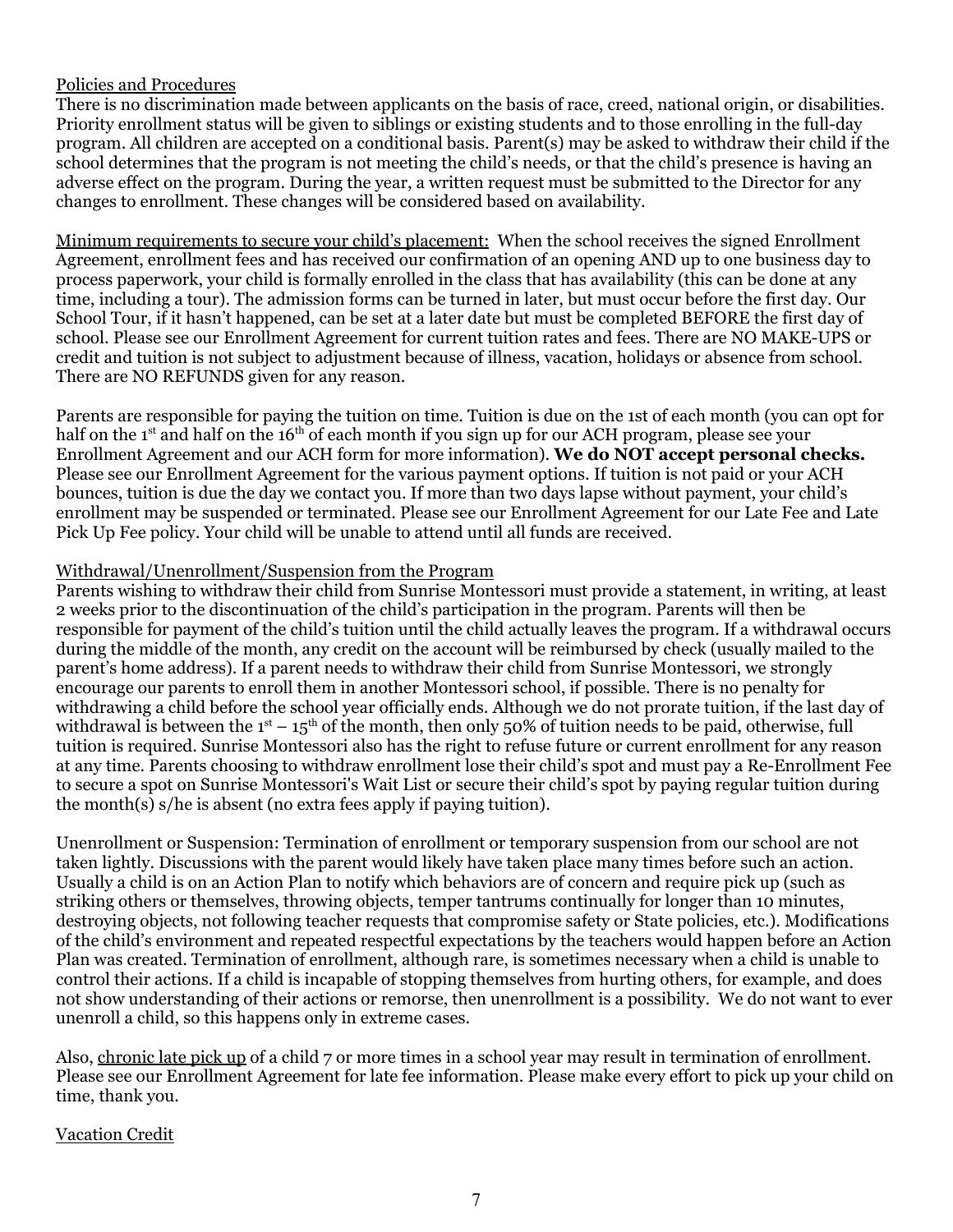There is no vacation credit offered. We strongly urge families to take their vacations during planned school holidays (Winter Break or the first week of July) OR during the month of July when tuition rates are voluntary and are weekly instead of monthly.

# Parent Code of Conduct

At Sunrise Montessori, we hold the safety and care of your child with the utmost concern and respect. Just as we set guidelines for appropriate behavior from our students, we also have certain expectations from all adults who come to our school. What follows is our Parent Code of Conduct:

- Children are always listening, so we insist that parents and their guests use appropriate language while on Sunrise property (no foul language).
- Disagreements, whether parents, or any child anywhere at Sunrise is unacceptable. We treat everyone in a professional, respectful manner and expect the same in return.
- We have a zero tolerance policy regarding threats or threatening behavior, whether from child or adult.
- We have a duty to provide a safe environment for our students and their families. Corporal Punishment is prohibited while on Sunrise Montessori's property (this includes parking lot and bathrooms).
- If an adult attempts to pick up a child while appearing intoxicated by alcohol or narcotics, we will not release that child to that person and will call approved adults on the pick-up list.
- Sunrise Montessori strives to follow all court-mandated and/or parent agreement custody arrangements, however, unless we receive official paperwork stating otherwise, no parent will be barred from visiting or picking up their child.
- Whoever signs the Enrollment Agreement for care with Sunrise Montessori is legally responsible for tuition payment and will be the adult we contact when tuition is late.

**Please do not leave any child in your car unattended**. This includes children not enrolled at Sunrise Montessori. This is considered neglect and we are required to call the police if we discover a child left alone in a car. Any violation of the Parent Code of Conduct may result in immediate unenrollment.

# Arriving for the Day

Sunrise Montessori is open year round excluding posted holidays from 7AM – 6PM with our academic day beginning at 8:00AM (Half-Day students are picked up by 12PM). Parents are requested to see that their child(ren) arrive(s) on time to reap the full benefit of the Montessori environment. If children arrive late, they are missing out on valuable class time. **Regular attendance and punctual arrival at school are two habits that dramatically impact student achievement.** Absences and tardiness are disturbing to students, disrupt their schedules, require readjustment to the class routine, and slow down learning. Parents are urged to make every effort to schedule doctor, dentist, and other appointments for times outside the academic portion of the school day (8AM – 11AM). This will reinforce the importance of school and will prevent the student from getting behind in his/her learning.

In case of absence, we kindly request that you email or send a message to your child's teacher through Preschool2Me. Due to the number of calls we receive regularly in the morning, please do not call us to report an absence, thank you!

**>>>Please note: As part of our job every morning, we may check the general health and well being of our students when they are dropped off. For example, we may ask a question about** how the child feels, how the child slept last night, and any other question of the child or parent. **These questions may lead to a discovery that the child is not well. We care about the health and well being of our children. This is also a State of Texas standard we must follow to ensure a healthy school, so this is a normal conversation we have with all our families and is to be expected.**

# Communication/Parental Notification

- The more accurately informed we are about your child, the better we can care for him /her. Please inform your child's teacher of any changes at home in the child's life that may have an effect at school.
- Please read all signs and notes posted near your child's classroom.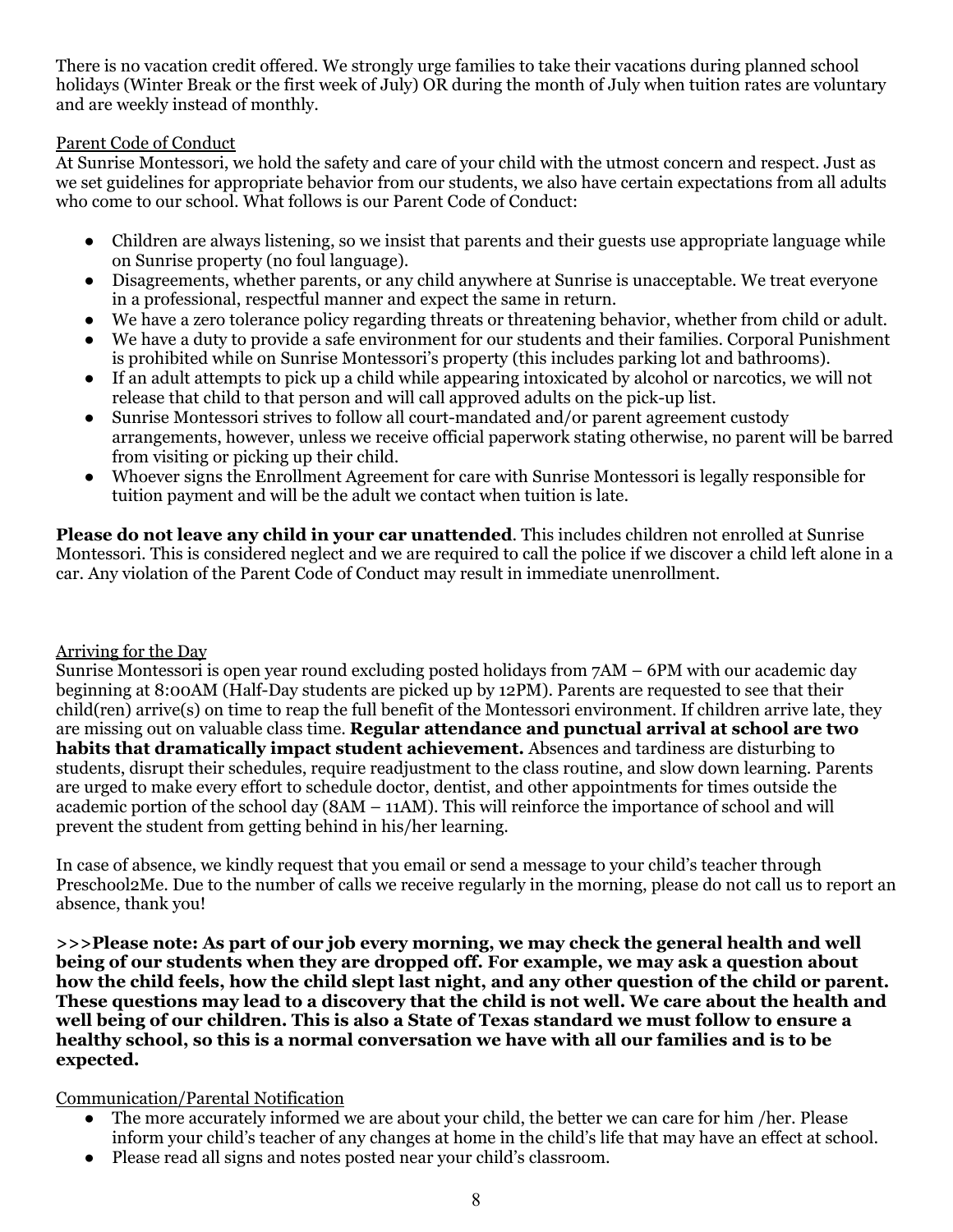- Please check your email and Preschool2Me app for messages sent by the school or your child's teacher, including illness or accident reports.
- Please check your child's cubby/backpack daily.
- Please do not rely on verbal messages. In order that we may accurately inform all appropriate Team Members, please email your message to us or hand a note directly to an Administrator or your child's teacher. (Verbal messages are too easily forgotten in the activity of caring for the children.)
- Please allow up to one business day for an Administrator to respond to parent inquiries (emails or voicemails).
- Feel free to call the school to talk to an Administrator about any concerns you may have.
- Parents are notified by phone and possible email if your child has fallen ill or is injured. We call all the numbers you provide if we cannot reach you on your first number. We will call Emergency Contacts if we are unable to reach a parent after multiple attempts. Please do not forget to let us know when your phone numbers have changed, thank you.

# Parent-Teacher Conferences

Informal conferences can be arranged and may be held at any time. If you have any questions or comments, please feel free to contact your Teacher first, then an Administrator. Talk Time is a time that you or your child's teacher may request to discuss your child's progress on the phone. To schedule a Talk Time, please ask an Administrator to schedule it. Formal conferences are held twice a year, around December and June. The formal conferences give parents and team an opportunity to discuss the child's social, physical, emotional, and cognitive development. Both parents are encouraged to attend as only one conference per family may be scheduled. Recording of conferences is not allowed. Check the School Calendar for the times of year that formal conferences are held. Your child's teacher will have a calendar of conference appointment times available that will be sent via email using Sign Up Genius.

# Parent Participation

Parents are invited to participate in our program in a variety of ways. They are invited to help in the classroom or to come in and share a special interest or skill. We also welcome parents to share family cultural traditions throughout the year. Please contact your child's teacher with your level of interest.

# Tardiness

- The academic school day officially starts at 8:00 AM.
- Students are considered late if they are not signed in and in class by 8:00AM.
- Late arriving students will be escorted into class, if needed, by a Team Member so as to not disrupt the learning environment for the class, thank you.

# Sign-In and Sign-Out Procedure

Having attendance records of when your child arrives and leaves is required by the State of Texas. We have created an electronic way to sign your children in and out using a tablet. **Our Teacher will sign your child in and out on the tablet.** This method is compliant with the Texas Licensing regulations. Children should go to a teacher to say hello or good-bye as they come or go. This is a good lesson in manners and courtesy. At minimum, please make eye contact with a supervising teacher before you leave when dropping off or picking up your child. When walking your child to and from their classroom, be sure to SUPERVISE them (we recommend holding their hand) and NEVER leave a child unattended on Sunrise Montessori property. The team is then able to take note of which children have arrived or left for the day. **Never drop off your child and leave them in an empty room or by themselves. Always make contact with their teacher. Never pick up without making contact with their teacher so that they know your child is leaving.**

# Outside Support or Therapy

A child can receive up to two consecutive hours daily in or outside the classroom at Sunrise Montessori for the purposes of therapy (such as but not limited to speech occupational therapy). Only one therapist is allowed per session. The therapist must also be required to submit a current background check and other DFPS requirements. The therapist must conduct their session outside of lunch and nap times. If the therapist requires an empty classroom to conduct their session, we cannot guarantee that one will be available (using our Team Kitchen table or our Flex meeting room is always available). Please schedule a meeting with Administration to discuss details and formulate an action plan for your child to ensure that State requirements are being met.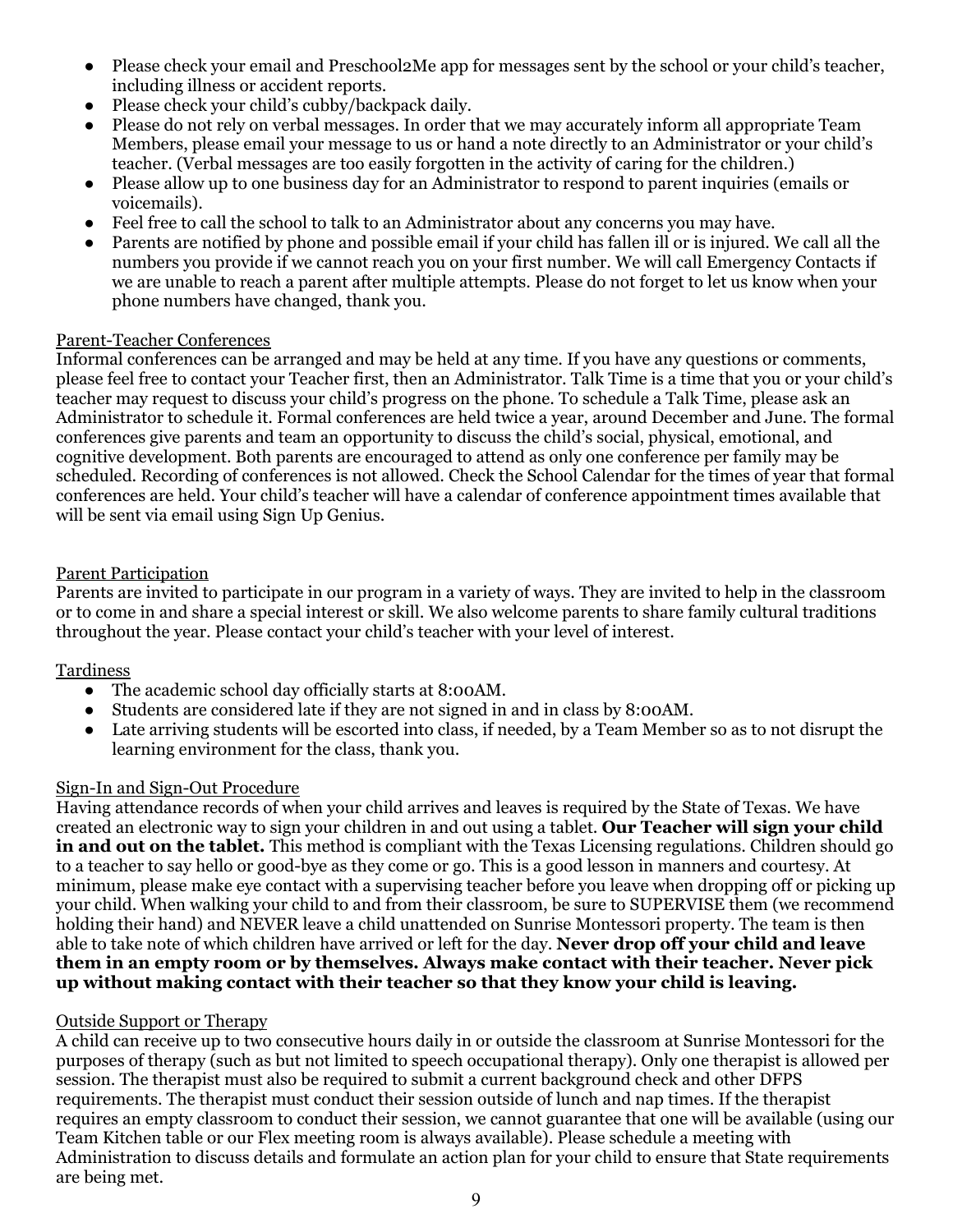# Check Out Responsibilities

When a parent checks their child in or out, it is the parent's responsibility to make contact with the caregiver to assure she is aware that she is now caring for your child. **When the parent picks up their child at the end of the day, as soon as the parent has taken their child's hand, the parent is then legally responsible for their child.** Please take care to watch your children when you pick them up to ensure they are with you at all times, thank you. Sunrise Montessori cannot be held liable for harm or neglect when we are not directly providing care for your child.

#### Mysterious Objects

Many of our classroom materials consist of small attractive objects that are appealing to children. If you find any "mysterious objects" in your child's possession, please return them to school, thank you.

#### Ground Rules

- We respect each other and our teachers.
- We listen and follow directions.
- We respect the work of others and will not misuse materials.
- We take care of our environment.
- We walk and use inside voices in the classroom.
- We do not hurt anyone in any way.
- We are kind and loving to each other.

The purpose of these ground rules is to aid the children in acquiring self-respect, respect for others, and respect for the environment.

# Outside Rules

- Keep the pebbles in the pebble area (no throwing or carrying pebbles elsewhere).
- Sit on picnic benches and chairs, not tables.
- No rough physical contact.
- Be respectful of nature.
- No throwing objects at others.

Note: For hot and very cold days, children only go out for short periods of time and we always have water available.

# Clothing

Young children should come to school in clothing that is easy to slip on and off. We do not recommend belts, suspenders, or overalls. For more peaceful play, we ask that you do not send your child to school in clothing that encourages aggressive behavior.

Please do not dress your child in superhero clothing if s/he tends to portray that character.

Children are required to have a change of clothes in their cubby at all times. For those who are only recently toilet-trained, please leave at least five pairs of both underwear and pants. Check for soiled clothing in bags in or above your child's cubby. Please label and keep the clothes in their box. It is the parent's responsibility to make sure that clothes are replaced as needed.

To promote safety students must wear closed-toe shoes. Sneakers are recommended. **Sandals, mules (slip on shoes), and flip-flops are prohibited for safety reasons.**

Clothing that is excessively baggy and can interfere with a student safely moving will be prohibited. A student's appearance may not interfere with the educational process, nor pose a health or safety hazard. If necessary the parents will be notified and the student may be sent home. The school reserves the right to prohibit clothing or accessories that are revealing, too short, exposes the midriff, has holes, and/or has statements on them that promote discrimination, hatred, or advocate illegal activities or aggressive behavior.

# Lunch

Lunch is brought from home and is a quiet, social time when good manners and conversation are encouraged. The children participate in setting the table, preparing for lunch, and tidying up after lunch. It is the responsibility of the parent to ensure that the lunch provides approximately one-third or the child's daily nutritional requirements, as required by State law. Fruit juices should be 100% juice with no sugar added. Please read labels carefully. Please pack a balanced, nutritious lunch for your child. Please do not send candy, cookies, or any food with high sugar content, particularly but not limited to energy bars and soda**. You are**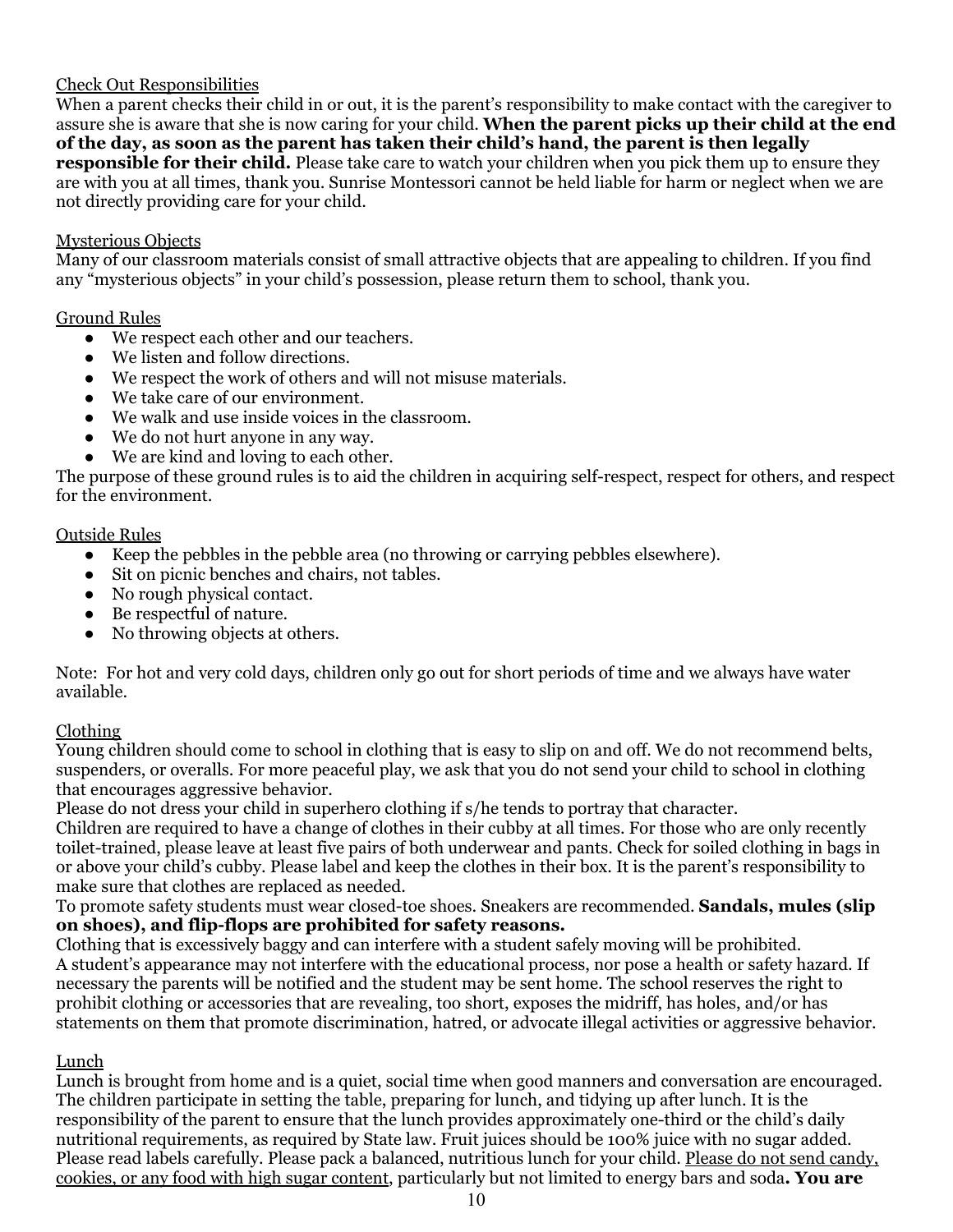**welcome to send a warm lunch for your child, however, please be aware that only our Primary classrooms have access to microwaves. Hot foods, therefore, must be sent in an insulated thermos to keep the food item warm enough for lunch (bottles for babies are warmed with a bottle warmer).** When preparing your child's lunch in a **Primary classroom**, please keep in mind that although we are willing to heat up lunches, there is a class full of students eating lunch and only one microwave oven. All food items should ideally be ready to eat. **Your child may be away from home for up to ten (10) hours during the day, and it is extremely important the food that s/he consumes fosters excellent growth and development. Please do not send Lunchables, TV dinners, any form of chocolate including chocolate milk, candy, chips, or cookies.** A handmade sandwich with fruit and crackers, for example, is an excellent packed lunch choice. Sunrise Montessori has no food restrictions due to Pecan trees on the property.

What we do if we find things like chocolate, chocolate flavored food, and/or nuts including peanut butter in your child's lunch: After removing the item, if it's a drink like chocolate milk, we replace it with water. If it's a food item, we replace it with crackers or another afternoon snack that we have on hand.

# Lunch Bag

The following should be included in your child's lunch bag: Ice pack(s) if something needs refrigeration; plastic container with your child's food in it; sealed tumbler or drink bottle with drink already in it, or juice box; napkin; a small placemat (optional). Please label everything: the lunch bag, cup, lunch container, placemat, and any silverware. Whatever your child does not eat will be put back in their lunch bag so that you can see how much s/he ate that day. Caution: Please do not allow your child to eat any perishable food from his/her lunch box upon pick-up from school; the food is contaminated and not safe to eat at that point. It is sent home strictly so that you are aware of what was eaten that day. Juice boxes, open food containers such as applesauce, and disposable items will be thrown out.

#### Snack

Sunrise Montessori offers a fruit snack in the mornings (such as fresh apples, oranges, melon, or bananas) with water. In the afternoons, a "carb" snack is provided (such as animal crackers, graham crackers, etc.) with milk or water. If your child has food allergies, please make sure you write this on your child's admission form, provide the Food Allergy Action Plan from your doctor's office as well as tell Administration and your child's teacher. We are not responsible for any food allergy reactions without a Food Allergy Action Plan on file.

#### Naps and Rest Time

Following lunchtime there is an opportunity for children to nap or rest. Parents are responsible for supplying a blanket for their child. Nap mats are provided for free. Body pillowcases can be purchased at Wal-Mart or other department store. All items should be labeled in permanent marker with the child's name. Parents will be responsible for taking home the mat/pillowcase and blanket and laundering the items over the weekend, remembering to bring them back on Monday morning. Your child may bring a small, soft "nap buddy" to hold during naptime. The nap buddy will remain in his or her cubby until nap time and be put back immediately following naptime. Please discuss with your child that the nap buddy is for naptime only, thank you.

#### Departure

Sunrise Montessori is open from 7:00AM - 6:00PM. Our Half-day program hours are 7:00AM - 12:00PM. A Late Pick-up fee will be charged if your child is picked up late. Please consult your Enrollment Agreement for fee amounts. Please call us if you will be picking your child up after 6PM so we know someone is coming, thank you.

# Pick-up Policy

Occasionally you may wish to arrange for someone other than yourself to pick up your son and/or daughter from school. We ask your cooperation in ensuring a smooth pick-up of your child when this occurs. On the Admission Form, there is a section the parent can fill out for approved adults who are allowed to pick up their children. If that is not filled out OR if a different adult is scheduled, please follow our policy below.

#### Please:

- Notify us in writing that a different person will be picking up your child. We need to know the adult's full name, relation to the child, and time of pick up.
- Give note to Administration.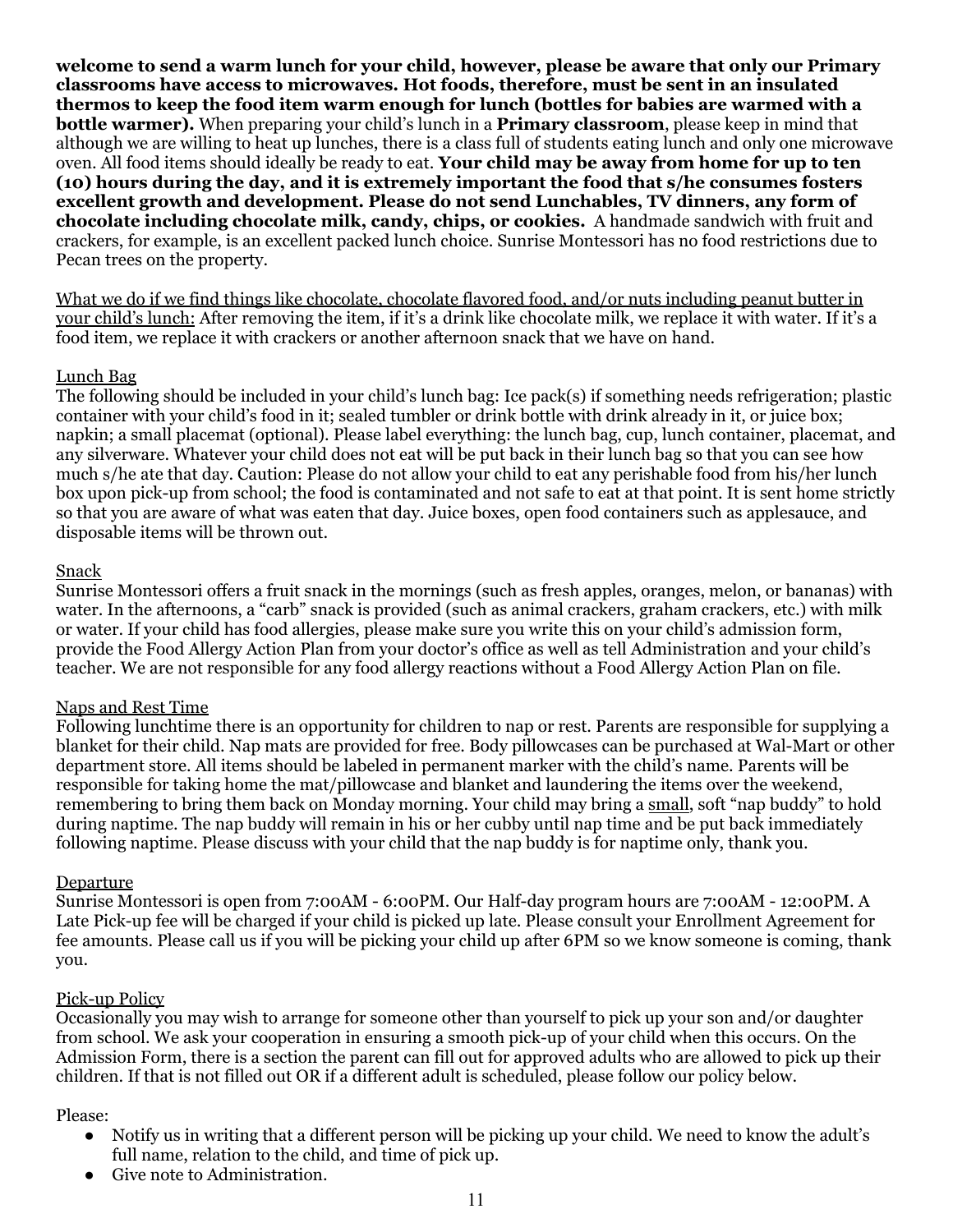- Prepare your children ahead of time by letting them know that someone else will be picking them up.
- Please inform the authorized person that we will be asking him/her to show a photo I.D.
- For security reasons, do NOT give them your child's code for signing in. Please ask the pick-up person to knock on the door, thank you.

#### Non-school Related Items at School

Experience has shown that toys are best left at home. There is always the possibility of a treasured toy being lost and/or broken at school. Encourage your child to bring an educational book, pictures, or objects from nature for your classroom's designated sharing day. None of these items should be brought to the playground. Please keep all toys at home.

# Birthdays

Birthdays are an important celebration for our children. If you would like to bring in a special treat, please consult your teacher with your suggestion. One example that works well is one muffin per child. Due to constant steam cleanings in our past from children dropping cupcakes and other pastries with icing on our carpets =), we are no longer allowing any cupcakes or any type of treat that has icing on it. Birthdays at school are not intended as the child's primary celebration, so please no party favors, balloons, hats, etc. If you wish to invite children to a get-together we recommend you place the note or invitation directly into each child's lunch bag or the parent may not get it. You can also message each parent via Montessori Compass with an invitation.

#### Visitor Regulations

All visitors must check in with the on-site Administrator during school hours unless it is a parent dropping off or picking up his/her child.

#### Changes in the Home

In the event that a significant change occurs in the home that could cause distress in the child, parents should inform the teachers as soon as possible. Common causes of distress include parent(s) being away from home for an extended time, a new person living in the home, illness of a family member, an accident or death in the family, a new caregiver, moving, the death of a pet, parents' separation, or divorce. All information will be regarded as strictly confidential.

# Non-School Days

In order to provide the children and team much needed rest, time with their families, and/or team training, the school will be closed on various days throughout the year. See annual school calendar for Non-School Days. It is on our website at [www.Sunrise-Montessori.com](http://www.sunrise-montessori.com/).

# Tobacco Policy

No person is allowed to possess any form of tobacco on school grounds. This includes vaping. Our school grounds begin at the entrance of our parking lot and end at our property fence line.

# Illnesses and Food Allergy Plan

If a child comes to school sick, the chances of a large number of children contracting whatever the illness the child has are obviously greatly increased. The children move freely throughout the environment as well as share and handle many materials. Germs have the potential to spread quickly. Even though we are sanitizing table tops, door knobs, and materials on a daily basis to keep this at a minimum, with your cooperation we can establish a healthier environment for all the children. When your child is sick, we ask that s/he be cared for at home.

As required by State regulations: If your child has had any symptoms of illness, particularly nausea, vomiting, diarrhea, and/or fever (101 degrees or higher), s/he may not return to school until s/her is free from these symptoms for 24 hours. A child's temperature is taken under the armpit (per accepted medical guidelines, if a child's temperature is taken under the armpit, one degree is added on to the taken temperature to get an accurate full temperature). If your child is taking antibiotics, s/he must have begun treatment 24 hours prior to returning to school. If your child becomes ill at school, s/he will be isolated and you or an authorized person listed on the emergency form will be notified immediately in order to pick up your child. If your child is diagnosed with a contagious illness please notify an Administrator immediately to ensure the health and safety of all of our students and team. Confidentiality will be strictly enforced, however, we must notify other families of a contagious illness. If your child has been diagnosed with something contagious it will be at least 24 hours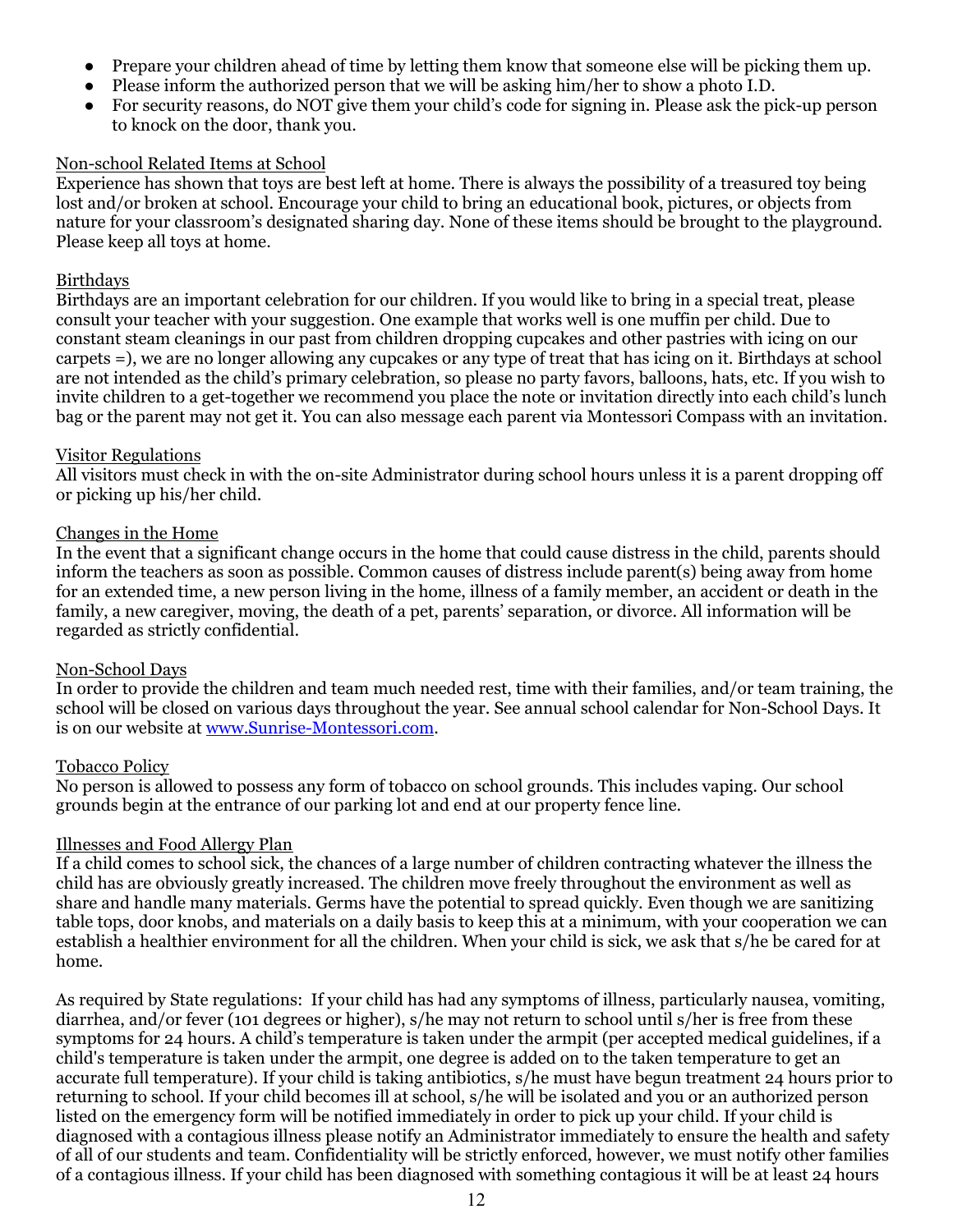before s/he may return to School. Examples of contagious illnesses requiring your child to stay home include strep throat, flu, ringworm, head lice, etc. A sick child being sent home MUST be picked up within one hour of parent contact.

All licensed schools are now required to obtain a *Food Allergy Emergency Plan* for each child with a known food allergy that has been diagnosed by a heath care professional. A food allergy emergency plan is an individualized plan prepared by the child's doctor that includes a list of each food the child is allergic to, possible symptoms if exposed to a food on the list and the steps to take if the child has an allergic reaction. The child's physician and parent must sign and date the plan. If your child has a food allergy, please let us know so we can explain what the State now requires.

# Medications

- Prescription medication will be administered only with a medication authorization form completed and signed by the parent. Specific times must be listed. "As needed" is not sufficient.
- If the medication is over-the-counter, it has to clearly state what dose is given for your child's age or we cannot administer it (for example, if you send Benadryl and it states that for children under six years old "consult your physician," then we cannot administer it to your child without a doctor's note - this is state law).
- Prescription medication must be in the original prescription bottle.
- If a student needs to take medication at school, ask the pharmacist for a second bottle and send only the tablets/ liquid needed at school. It is preferred that you request from your child's physician to prescribe medication that may be given twice a day (in the morning and evenings).
- Any and all medication to be given during school hours must be labeled with the child's name.
- Medication is to be placed in our Medicine Cabinet in the front kitchen in a Ziploc bag. It is not acceptable to send it in a child's lunch box, etc. No medication will be administered without a signed medication form. Forms are provided in our Medication Cabinet in the front kitchen. **IMPORTANT: You must hand the medication form to an Administrator (they are the ones who are in charge of the medication and administer it).** Otherwise there is no way for us to know your child has medication needs.
- If a child takes medication daily, it is the responsibility of the parent to make sure that there is enough medication. The school is not responsible for medication that has run out.
- Please do not send any vitamins or any other medications in lunch bags. This is a serious health hazard to the other children on campus. If any are found they will be taken to Administration and the parent will be phoned.
- Medication will not be administered for longer than two weeks.
- **Only medication that is easy to dispense (less than a minute) will be given.** If your child needs medication administration that requires more time, such as a nebulizer, then a family member can bring it in at the time the child needs it and administer to him/her personally. We have no nurse on team and are not set up to administer medication that requires more than one minute of time.
- Sunscreen, insect repellent spray and diaper rash ointment/cream do NOT require a MA form. They are all expected to be provided by parents when requested.

# Immunization and Vision/Hearing Requirements

The state immunization law requires all students to have an immunization record on file for school attendance. If your child is exempt from immunizations, he/she must have a signed affidavit exemption on file. All needed immunization records must be received prior to the child attending school. If your child does not have immunizations on file, s/he will not be allowed to attend classes until the situation has been remedied. Please bring or FAX any updated immunizations records to Administration. Every child must have an annual vision and hearing test (your doctor's office can provide this service) beginning at age 4 years old and every year until age six years old. Please provide us with a copy, thank you. Also note, our Team Members are not required to be immunized or vaccinated.

# Parent Information

Parents are asked to notify Administration immediately if an address or telephone number changes. Please keep in mind that if your child has an accident and the information we have on record from your Admission form is incorrect, we have no way to contact you.

Accidents/Incidents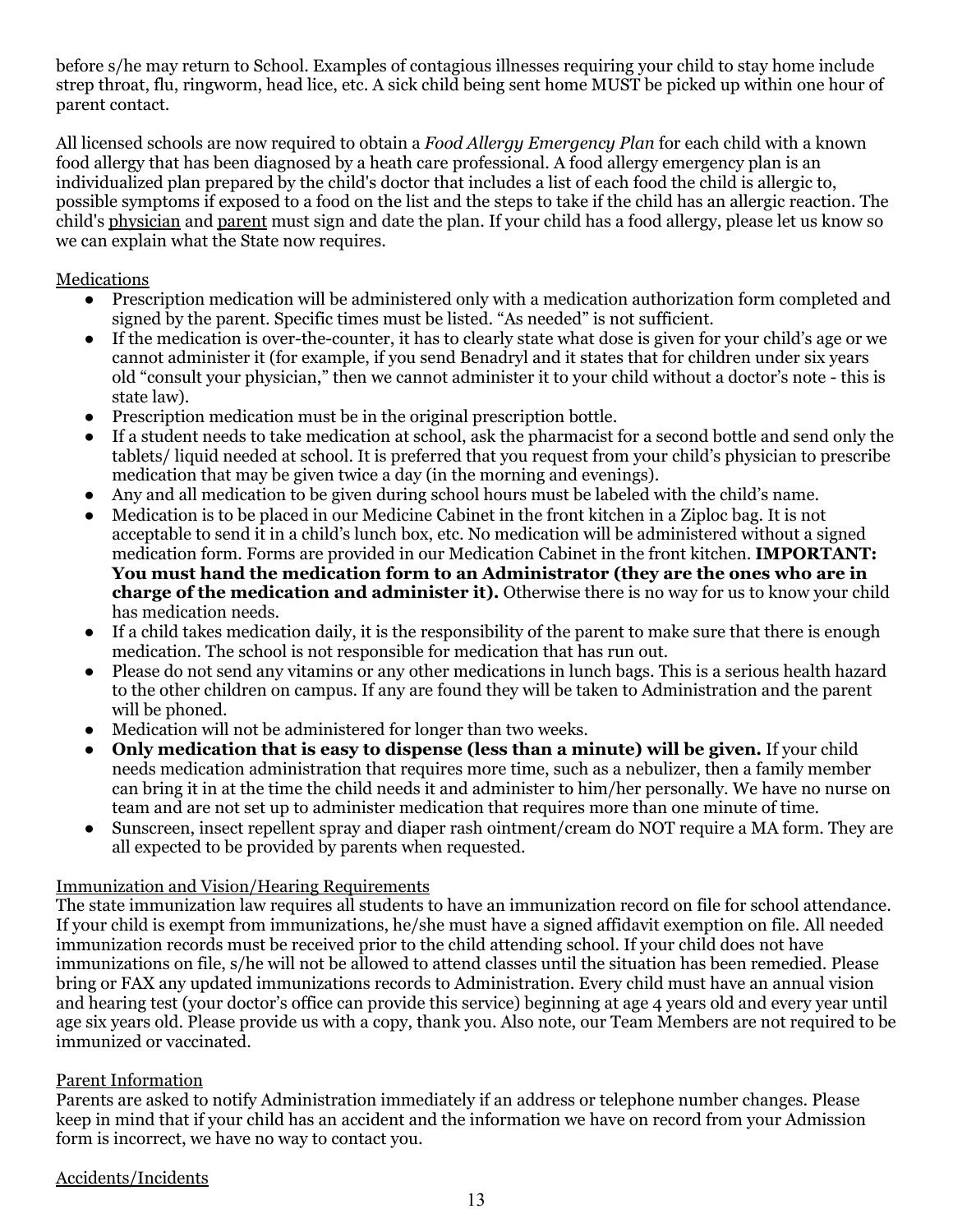All accidents/incidents will be reported immediately to the Director or Administrator. The teacher is ultimately responsible for preparing a written accident report for the parent and the student's file.

In case of a Minor Accident:

A Team Member will tend to the child. Appropriate first aid will be administered when needed (soap and water and/or alcohol swab, an ice pack, bandage), and the injury will be reported to the person who picks up the child. Depending on the situation and injury, the parent may be called.

In Case of a Serious Accident or Medical Emergency:

- The parent or person responsible for the child will be notified.
- For serious injuries the Director and/or Administrator will call 911. (Parents will be expected to assume responsibility for any expenses incurred.)
- If the child needs to go to the hospital and the parents cannot be reached, s/he will be transported to the nearest hospital.
- A Team Member will accompany the child to the hospital and take his/her file folder with them in case emergency care is needed.

In Case of Fire:

- The signal to leave the building is a continuous blast by the alarm.
- Students will follow their Teacher out of the classroom to the approved evacuation site (front of school, sitting on the curbs around the parking lot).
- The Administrator will check all rooms, then follow the classes out, and check the roll sheet, accounting for every person after the teacher has done so.
- The signal to return is given verbally to all groups.
- When safety has been established, the class returns.

A fire drill is conducted each month.

#### Severe Weather

Sunrise Montessori follows Round Rock ISD's lead for severe weather that impacts school openings or late starts. Please be aware that if Round Rock ISD announces its closing of their schools, then Sunrise Montessori will be closed as well. We will not announce this ahead of time, so please follow Round Rock ISD's announcements on their website ([www.roundrockisd.org](http://www.roundrockisd.org/)). School district special opening and closing instructions will also be announced to parents and our team on the local radio and TV stations. If the Round Rock ISD school district begins school late, such as a two-hour late start, then Sunrise Montessori does the same. Please be aware that there will be no make-up days or reduction of tuition should the school close due to severe weather.

In the event that the weather becomes severe after children have been dropped off, attempts will be made to notify parents by phone. Listed emergency contact individuals will also be phoned if we are unable to reach either parent. Announcements will be made on the local radio and TV stations regarding school district closing information. Sunrise Montessori team will make certain that children are well cared for in the event that the weather has prohibited parents from timely pick-up.

Tornado/Hurricane/Severe Thunderstorm/Emergency Situation Requiring Evacuation/Lock Down In the event of a tornado/hurricane/Lock Down or severe thunderstorm warning, children will be moved immediately to a safe corridor or an area that has been designed as a tornado/ hurricane evacuation site. If an emergency situation arises such as but not limited to a fuel truck accident on the freeway where fumes are blowing in the direction of our facility, then all parents will be called to pick up their child and/or moving all children across the street to the backside of Planet Fitness. Evacuation would only happen in extreme circumstances where staying on the school property is not possible. Any non-mobile child under the age of 24 months (child who cannot walk) will be evacuated in an emergency evacuation crib for all drills and actual evacuations of the building.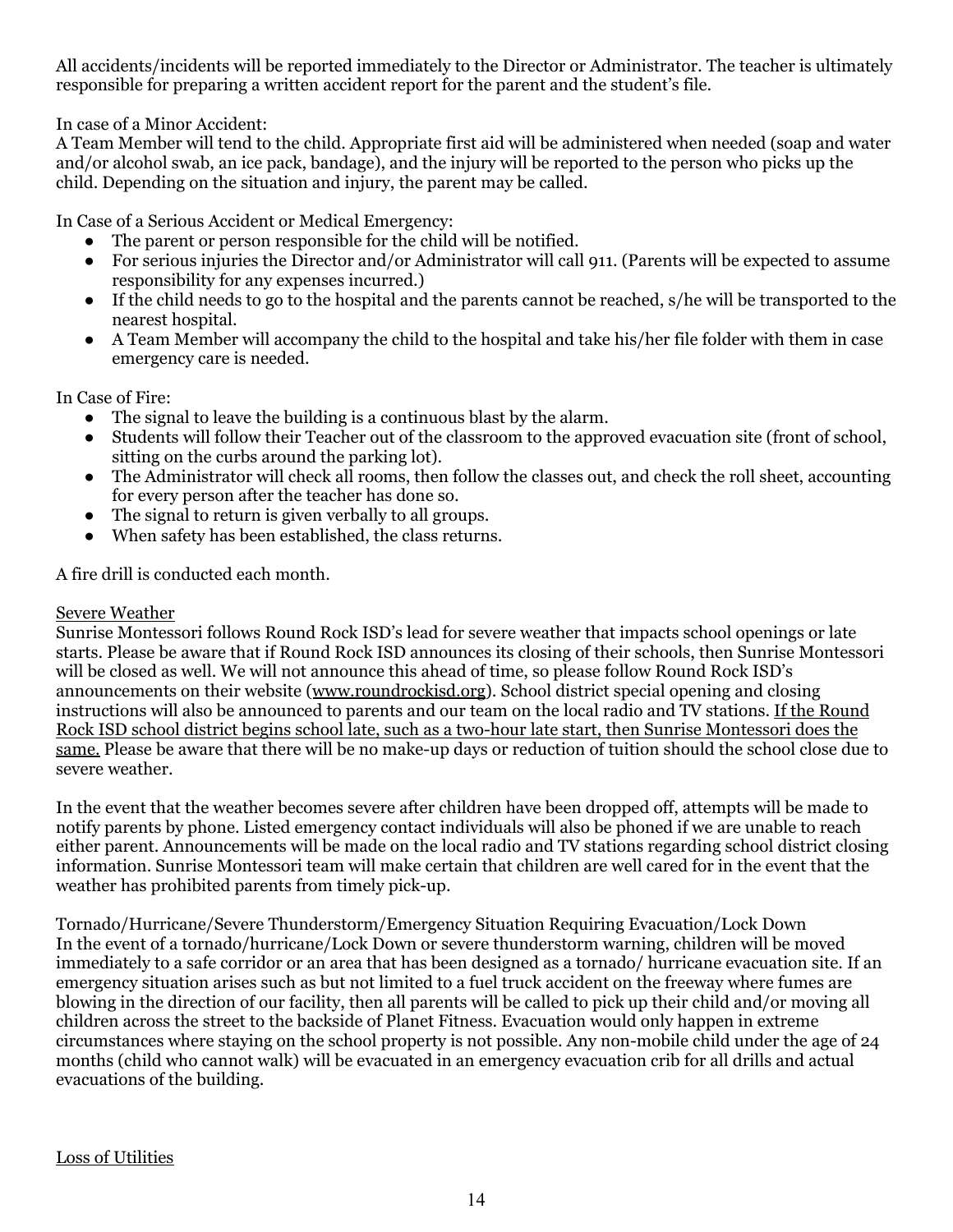Water/Power/Heat/Air Conditioning: In the event there is no water or power or no heat in cold weather or no air conditioning in hot weather for a period of time that would threaten the safety and welfare of the children, parents will be contacted to pick up their child(ren).

Water Loss: If there is no water for more than two hours, the parent will be notified and the school will be closed.

Power Loss, No Heat, No Air Conditioning: The school has flashlights in each classroom (each classroom has multiple windows as well and we only operate during the day, so complete darkness is not an issue) for Power Loss issues. In the event that there is no heat, the teachers will dress the children in their coats and, if possible, blankets will be used. If there is no air conditioning, children will be dressed in a cool manner and given plenty of water to drink. If there is no power for more than two hours, the parents will be notified and the school closed.

# Transportation/Water Activities/Field Trips/Animals

No children at Sunrise Montessori will be transported (no after school programs), engage in water activities (no swimming), or go on a field trip. We bring clowns, animal shows, puppet shows, and an annual carnival to the school so that field trips are not necessary. Except for an animal show, animals are not allowed for any reason at Sunrise Montessori due to possible allergies. We have different policies for our elementary-aged programs.

#### Classroom Transitions

If your child is transitioning from our Pre-Primary classroom to a Primary classroom, your child must be able to successfully display certain behaviors and meet specific milestones. DFPS regulations require certain teacher ratios we must maintain. The following is a general list of what we look for in a Pre-Primary child who is ready to transition to a Primary classroom: verbally communicates well (normal language for a three year old; can explain what they are feeling and thinking to an adult where the adult understands them), go to the bathroom on the toilet (no diapers), and be emotionally ready for this more mature classroom setting. Once the Pre-Primary classroom has a range of ages that is greater than 18 months, we have no choice but to unenroll the three year old (this is a State requirement and we can lose our license if we do not abide by it). Depending on the child's development and readiness, a child may be transitioned earlier than 36 months old. However, a child who is at 36 months old of age is in danger of unenrollment if s/he is not yet potty trained. Within 30 days of their third birthday, a Pre-Primary student will be unenrolled due to DFPS Age and Ratio State requirements if they are not yet toilet trained. Administration will be in communication with parents if this is an area of concern. Please speak to Administration for clarification or more information.

# ADA Guidelines

Sunrise Montessori does not discriminate against persons with disabilities. We provide children and parents with disabilities an equal opportunity to participate in our school's programs and services. We make reasonable modifications to our policies and procedures, but in certain situations, are not able to offer care to a disabled child or access to a disabled parent. Those situations as outlined in ADA policy are: 1) if the child/parent with disabilities would pose a direct threat to the health or safety of others or 2) if caring for a child with disabilities or allowing access to a parent with disabilities requires a fundamental alteration of our program. How do we decide if a child with disabilities can participate in our program? As mandated by ADA policy, we make an *individualized assessment* about whether our school can meet the particular needs of the child without fundamentally altering our program or risking the health or safety of others by observing them in a classroom setting. Sunrise Montessori works hard to make reasonable accommodations to children with disabilities.

# Breastfeeding

Sunrise Montessori supports Texas Law regarding breastfeeding. If a mother would like to breastfeed her child, our designated areas for doing so are in our infant rooms or meeting rooms.

# Viewing Minimum Standard Rules and Licensing Report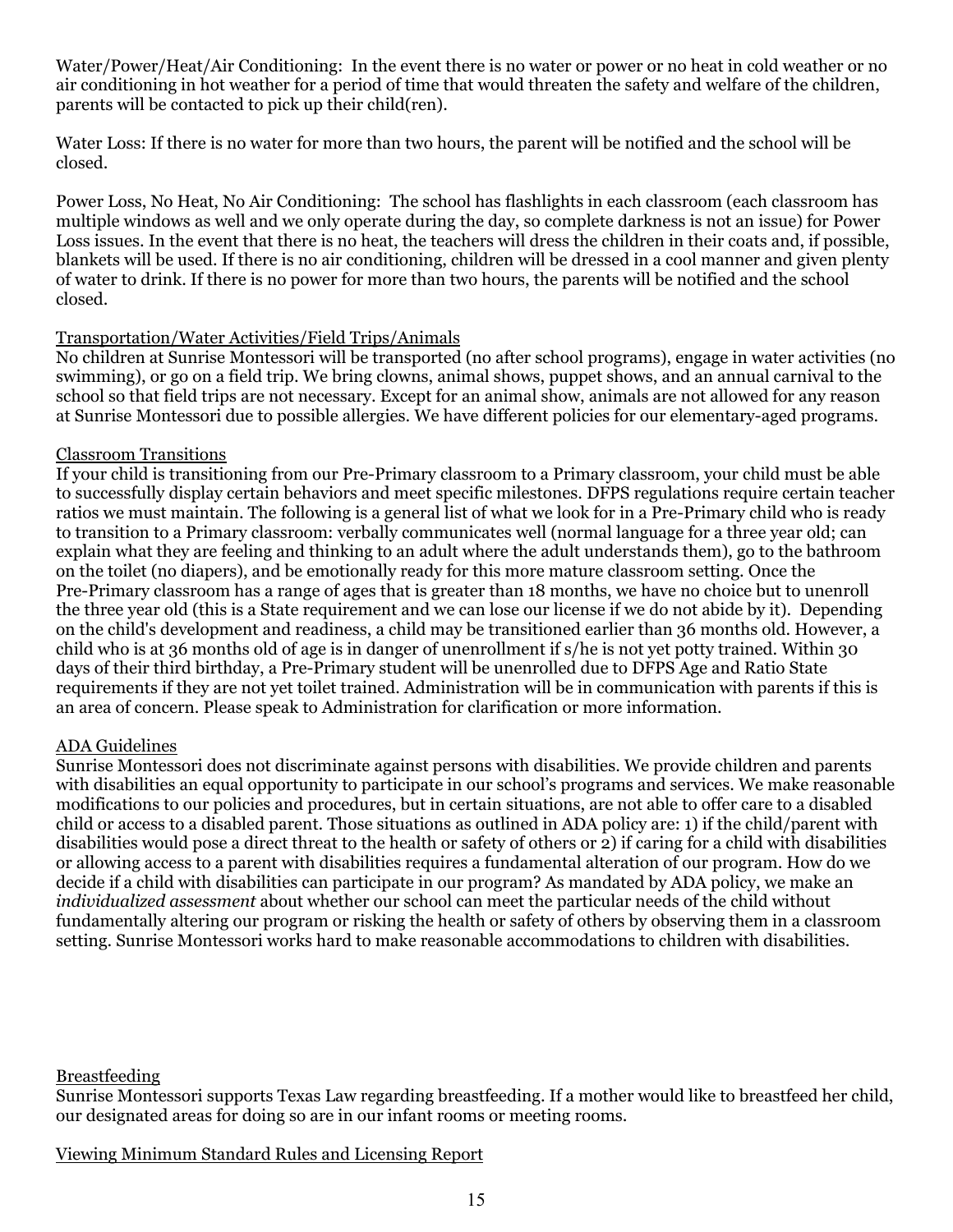Please ask us if you would like to view a copy of the state's Minimum Standards. Our current and last Licensing visit report will be displayed at all times on the bulletin board in the entryway. Licensing contact information, including their phone number and abuse hotline number, are displayed on the bulletin board in the entryway. The Department of Family and Protective Services website is [http://www.dfps.state.tx.us.](http://www.dfps.state.tx.us/) You may contact the local licensing office at 512-388-6240, or the DFPS child abuse hotline at 1-800-252-5400.

The area within 100 feet of Sunrise Montessori is considered a gang free zone, therefore concealed and unconcealed weapons are not allowed on Sunrise property. Please visit [www.cpsc.gov](http://www.cpsc.gov/) for recalled children's products. Sunrise Montessori receives emails directly concerning any recalled children's product. If a recalled item is located in our building, it will be removed immediately.

General Information Sunrise Montessori carries liability insurance. Our Tax ID # is: Sunrise Montessori Preschools, Inc. 30-0357912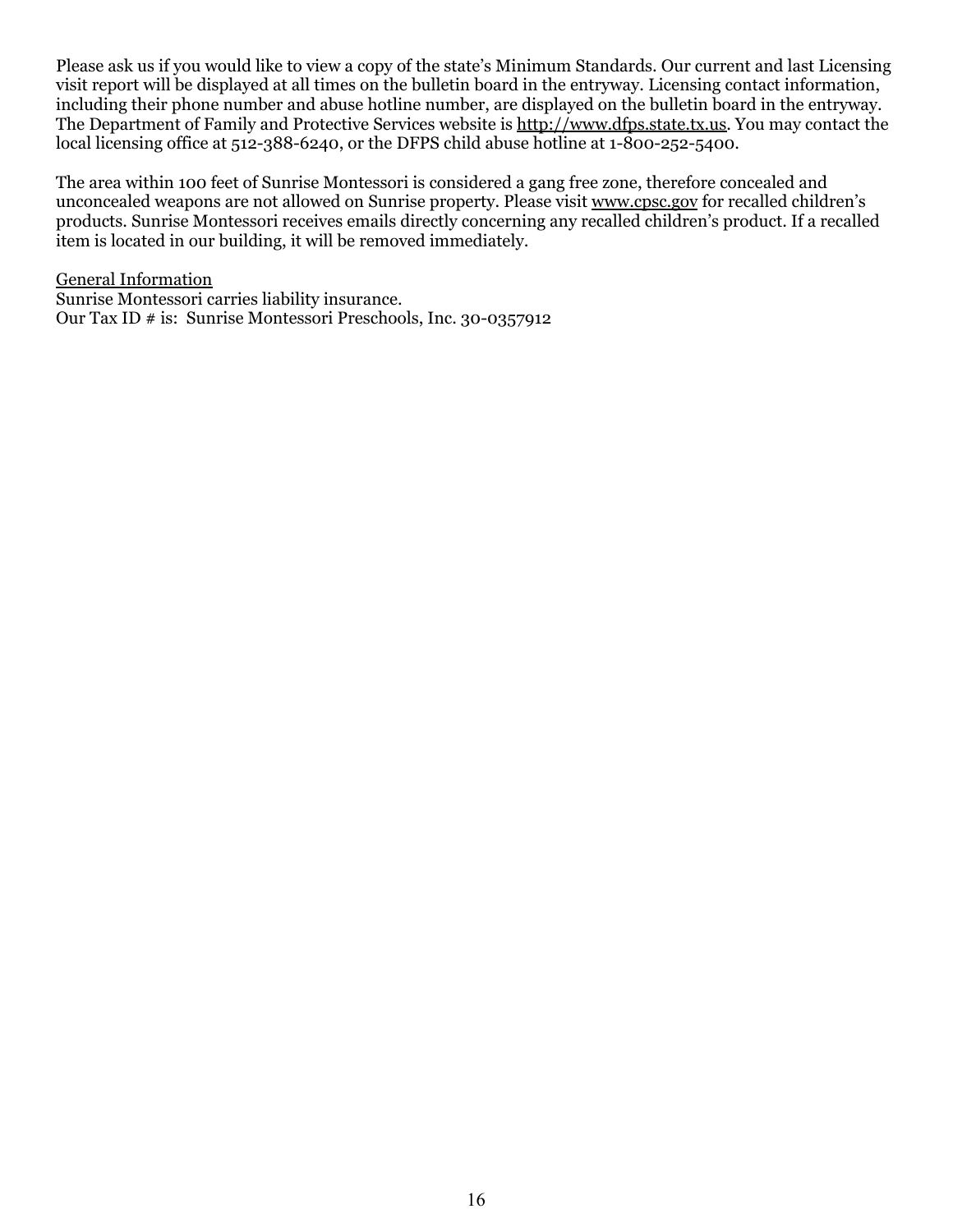# **Discipline and Guidance Policy for Sunrise Montessori**

# **\*Parent Copy\***

1) Discipline must be:

- Individualized and consistent for each child;
- Appropriate to the child's level of understanding; and
- Directed toward teaching the child acceptable behavior and
- self-control.

2) A caregiver may only use positive methods of discipline and guidance that encourage self-esteem, self-control, and self-direction, which include at least the following:

- Using praise and encouragement of good behavior instead of focusing only upon unacceptable behavior;
- Reminding a child of behavior expectations daily by using clear, positive statements;
- Redirecting behavior using positive statements; and
- Using brief supervised separation or time out from the group, when appropriate for the child's age and development, which is limited to no more than one minute per year of the child's age.

3) There must be no harsh, cruel, or unusual treatment of any child. The following types of discipline and guidance are prohibited:

- Corporal Punishment or threats of corporal punishment;
- Punishment associated with food, naps, or toilet training;
- Pinching, shaking, or biting a child;
- Hitting a child with a hand or instrument;
- Putting anything in or on a child's mouth'
- Humiliating, ridiculing, rejecting, or yelling at a child;
- Subjecting a child to harsh, abusive, or profane language;
- Placing a child in a locked or dark room, bathroom, or closet with the door closed; and
- Requiring a child to remain silent or inactive for inappropriately long periods of time for the child's age.

*My signature verifies that I have read and received a copy of this discipline and guidance policy.*

Parent Copy

Signature Date Date of the Date of the Date of the Date of the Date of the Date of the Date of the Date of the Date of the Date of the Date of the Date of the Date of the Date of the Date of the Date of the Date of the Dat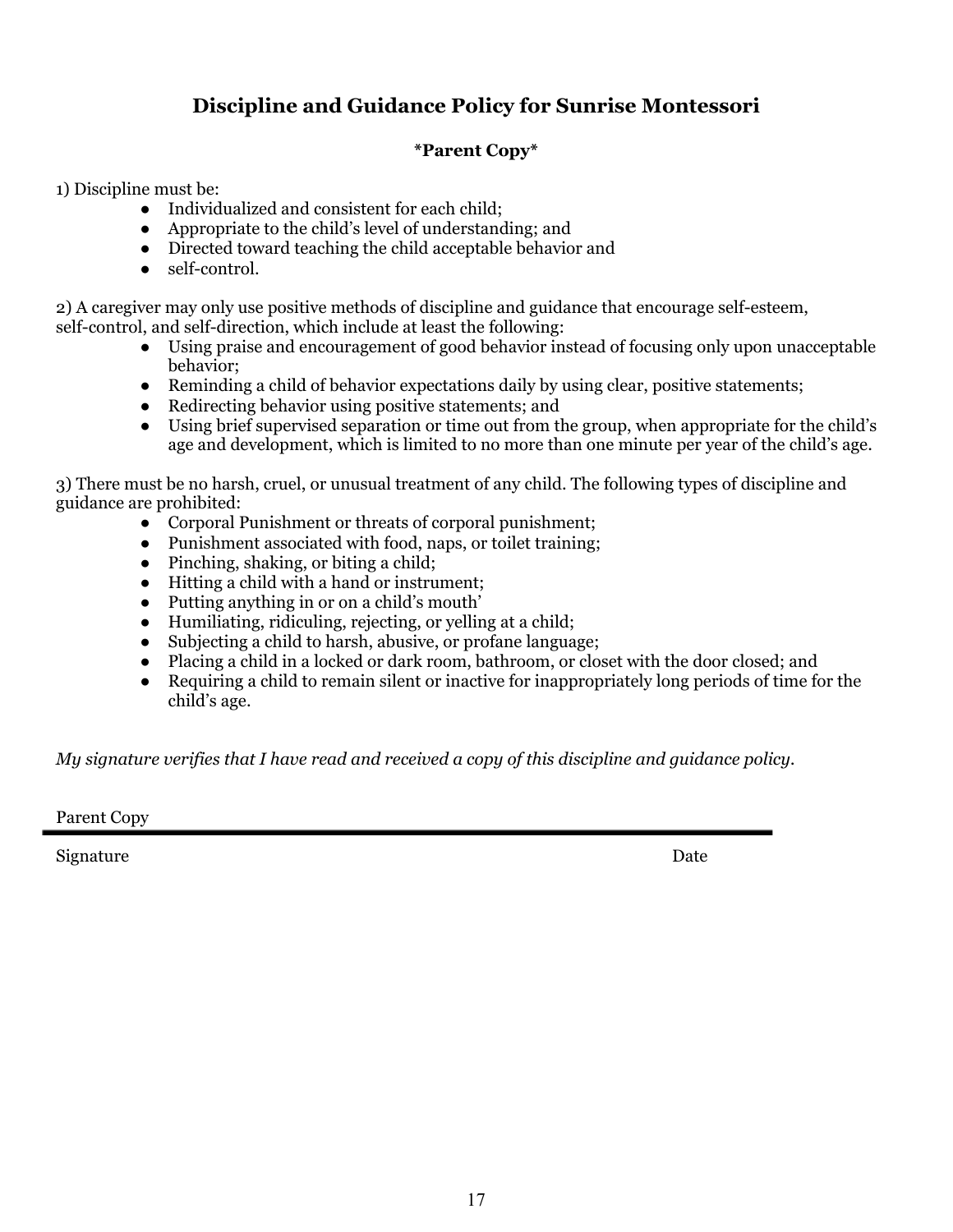# **Nutrition Acknowledgement**

# **\*Parent Copy\***

Name of Child

I am aware that I am responsible for providing my child's lunch. I am also aware that Sunrise Montessori will be serving nutritious snacks and is not responsible for balancing nor meeting my child's daily food requirements.

\_\_\_\_\_\_\_\_\_\_\_\_\_\_\_\_\_\_\_\_\_\_\_\_\_\_\_\_\_\_\_\_\_ \_\_\_\_\_\_\_\_\_\_\_\_\_\_\_\_\_\_\_

Parent Signature Date

# **Parent Handbook – Receipt of Copy and Acknowledgement**

\_\_\_\_\_\_\_\_\_\_\_\_\_\_\_\_\_\_\_\_\_\_\_\_\_\_\_\_\_\_\_\_\_\_\_\_\_\_\_\_\_\_\_\_\_\_\_\_\_\_\_\_\_\_\_\_\_\_\_\_\_\_\_\_\_\_\_\_\_\_\_\_\_\_\_\_

\_\_\_\_\_\_\_\_\_\_\_\_\_\_\_\_\_\_\_\_\_\_\_\_\_\_\_\_\_\_\_\_\_ Name of Child

I am aware that Sunrise Montessori's Parent Handbook is posted on Sunrise Montessori's website at **[http://Sunrise-Montessori.com](http://sunrise-montessori.com/)** and am responsible for reading it and following the policies and procedures mentioned therein.

Parent Signature Date

\_\_\_\_\_\_\_\_\_\_\_\_\_\_\_\_\_\_\_\_\_\_\_\_\_\_\_\_\_\_\_\_\_ \_\_\_\_\_\_\_\_\_\_\_\_\_\_\_\_\_\_\_

# **Safe Sleep Acknowledgement (for children 12 months or younger only)**

\_\_\_\_\_\_\_\_\_\_\_\_\_\_\_\_\_\_\_\_\_\_\_\_\_\_\_\_\_\_\_\_\_ Name of Child (12 months and younger only)

\_\_\_\_\_\_\_\_\_\_\_\_\_\_\_\_\_\_\_\_\_\_\_\_\_\_\_\_\_\_\_\_\_

I am aware that there is a Safe Sleep Policy section in Sunrise Montessori's Parent Handbook that the team follows. I am responsible for reading it and asking any questions.

\_\_\_\_\_\_\_\_\_\_\_\_\_\_\_\_\_\_\_\_\_\_\_\_\_\_\_\_\_\_\_\_\_ \_\_\_\_\_\_\_\_\_\_\_\_\_\_\_\_\_\_\_

Parent Signature Date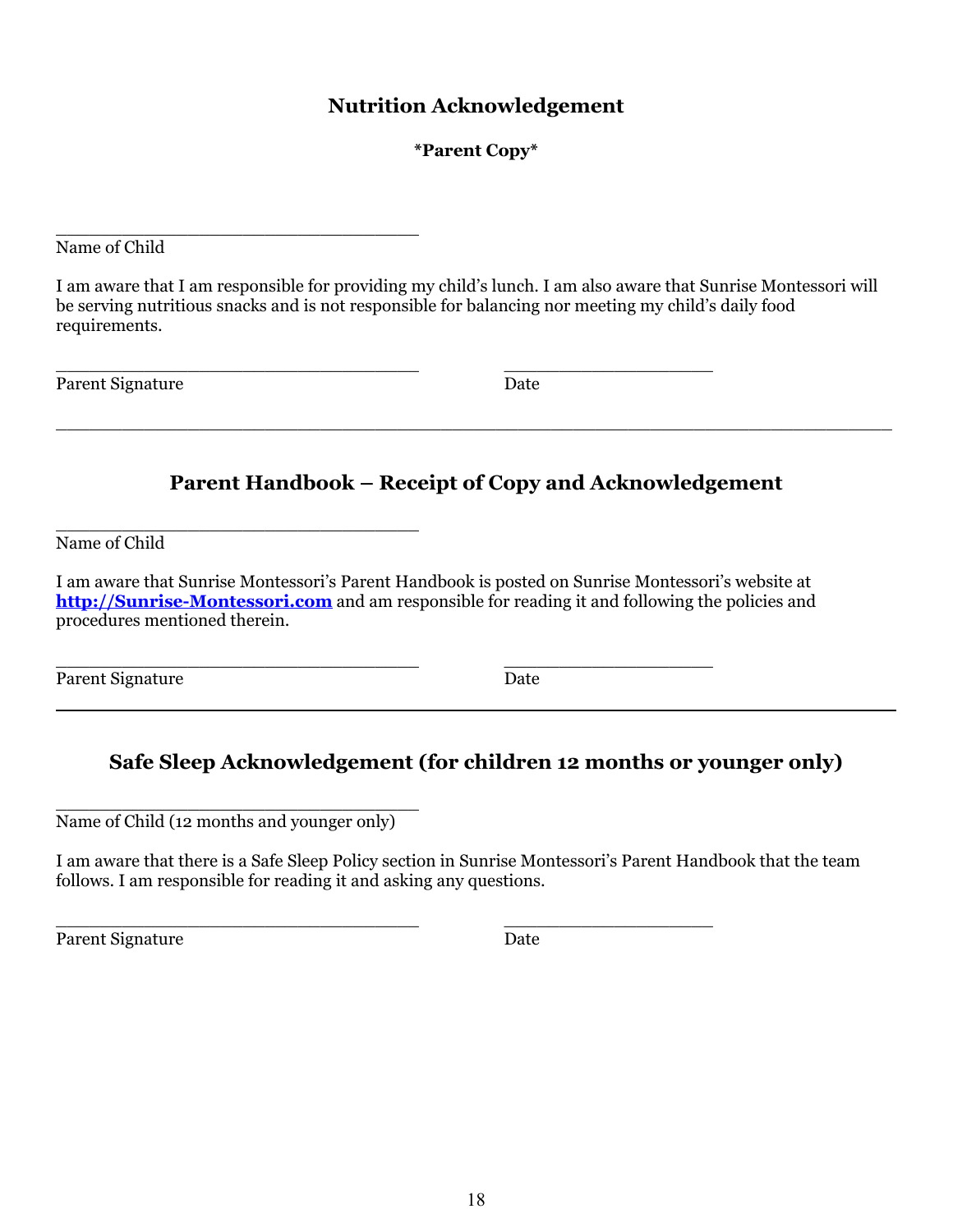\*\*\*Parent Copy\*\*\*



# **OPERATIONAL POLICY ON INFANT SAFE SLEEP**

**Purpose:** This form provides the required information per minimum standards §746.501(9) and §747.501(6) for the safe sleep policy.

**Directions:** Parents will review this policy upon enrolling their infant at **Sunrise Montessori Preschool**

and a copy of the policy is provided in the parent handbook. Parents can review information on safe sleep and reducing the risk of Sudden Infant Death Syndrome/Sudden Unexpected Infant Death Syndrome (SIDS/SUIDS) at:

[http://www.healthychildren.org/English/ages-stages/baby/sleep/Pages/A-Parents-Guide-to-Safe-Sleep.asp](http://www.healthychildren.org/English/ages-stages/baby/sleep/Pages/A-Parents-Guide-to-Safe-Sleep.aspx) [x](http://www.healthychildren.org/English/ages-stages/baby/sleep/Pages/A-Parents-Guide-to-Safe-Sleep.aspx)

# **SAFE SLEEP POLICY**

All team, substitute team, and volunteers at will follow these safe sleep recommendations of the American Academy of Pediatrics (AAP) and the Consumer Product Safety Commission (CPSC) for infants to reduce the risk of Sudden Infant Death Syndrome/Sudden Unexpected Infant Death Syndrome (SIDS/SUIDS):

Always put infants to sleep on their backs unless you provide an Infant Sleep Exception form 2710 signed by the infant's health care professional [§746.2427 and §747.2327].

Place infants on a firm mattress, with a tight-fitting sheet, in a crib that meets the CPSC federal requirements for full size cribs and for non-full-size cribs [§746.2409 and §747.2309].

For infants who are younger than 12 months of age and cannot walk, cribs should be bare except for a tight-fitting sheet and a mattress cover or protector. Items that should not be placed in a crib include: soft or loose bedding, such as blankets, quilts, or comforters; pillows; stuffed toys/animals; soft objects; bumper pads; liners; or sleep positioning devices [§746.2415 and §747.2315]. Also, infants must not have their heads, faces, or cribs covered at any time by items such as blankets, linens, or clothing [§746.2429 and §747.2329].

Do not use sleep positioning devices, such as wedges or infant positioners. The AAP has found no evidence that these devices are safe. Their use may increase the risk of suffocation [§746.2415 and §747.2315].

Ensure that sleeping areas are ventilated and at a temperature that is comfortable for a lightly clothed adult [§746.3407(10) and §747.3203(10)].

If an infant needs extra warmth, we use sleep clothing called a **sleep sack** as an alternative to blankets [§746.2415 and §747.2315].

Place only one infant in a crib to sleep [§746.2405 and §747.2305].

Infants may use a pacifier during sleep. But the pacifier must *not be attached* to a stuffed animal or the infant's clothing by a string, cord, or other attaching mechanism that might be a suffocation or strangulation risk [§746.2415 and §747.2315].

If the infant falls asleep in a restrictive device other than a crib (such as a bouncy chair or swing, or arrives to care asleep in a car seat), move the infant to a crib immediately, unless you provide an Infant Sleep Exception form 2710 signed by the infant's health care professional [§746.2426 and §747.2326].

Our child care program is smoke-free. Smoking is not allowed in Texas child care operations (this includes e-cigarettes and any type of vaporizers) [ $\S$ 746.3703(d) and  $\S$ 747.3503(d)]. Actively observe sleeping infants by sight and sound [§746.2403 and §747.2303].